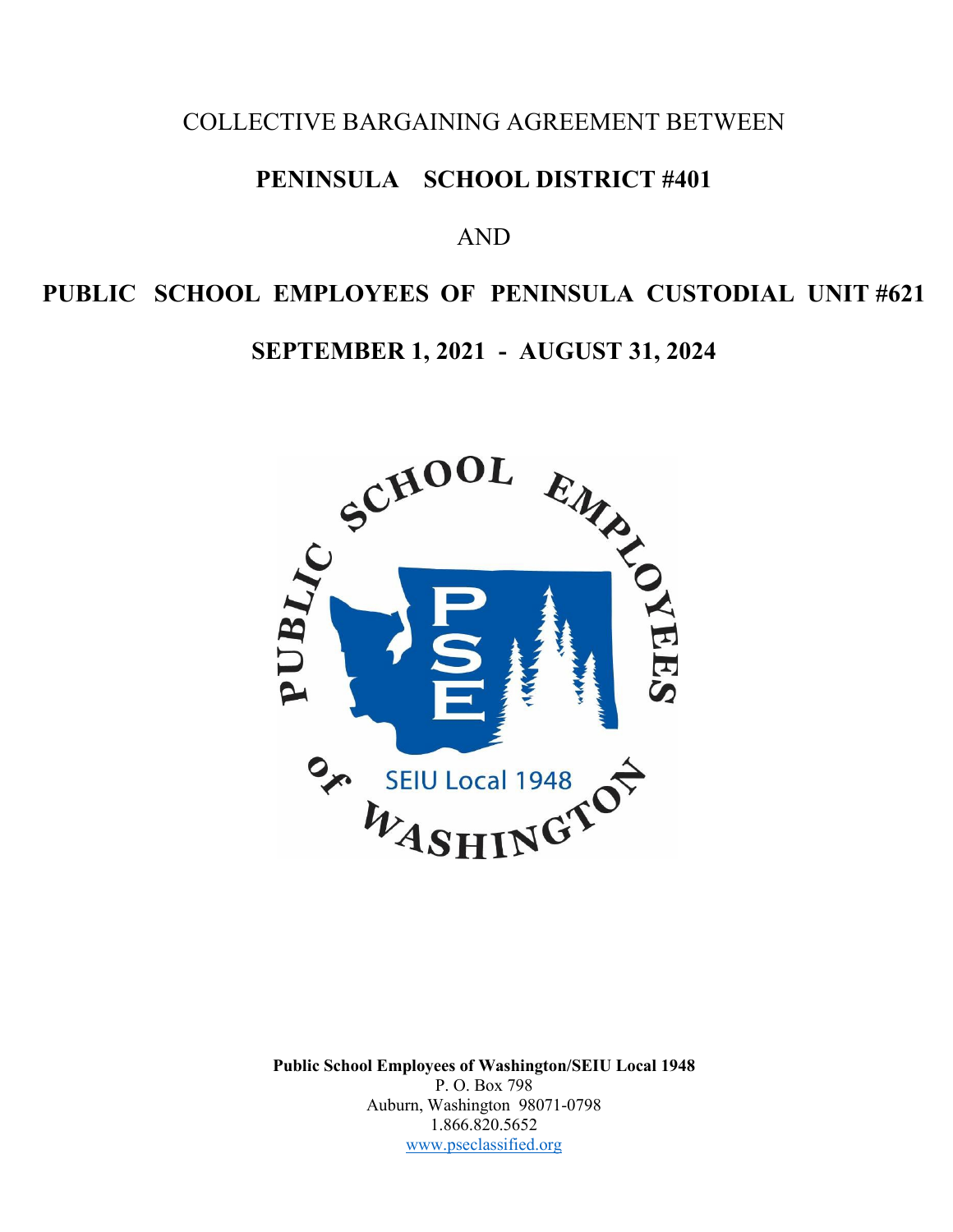**T A B L E O F C O N T E N T S**

|                                  |                                                      | Page |
|----------------------------------|------------------------------------------------------|------|
| <b>DECLARATION OF PRINCIPLES</b> |                                                      | 1    |
| <b>PREAMBLE</b>                  |                                                      | 1    |
| <b>ARTICLE I</b>                 | <b>RECOGNITION AND COVERAGE</b>                      | 1    |
| <b>ARTICLE II</b>                | <b>RIGHTS OF THE DISTRICT</b>                        | 2    |
| <b>ARTICLE III</b>               | <b>RIGHTS OF EMPLOYEES</b>                           | 3    |
| <b>ARTICLE IV</b>                | <b>RIGHTS OF THE ASSOCIATION</b>                     | 4    |
| <b>ARTICLE V</b>                 | APPROPRIATE MATTERS FOR CONSULTATION AND NEGOTIATION | 5    |
| <b>ARTICLE VI</b>                | <b>ASSOCIATION REPRESENTATION</b>                    | 5    |
| <b>ARTICLE VII</b>               | HOURS OF WORK AND WORKING CONDITIONS                 | 6    |
| <b>ARTICLE VIII</b>              | <b>HOLIDAYS AND VACATIONS</b>                        | 7    |
| <b>ARTICLE IX</b>                | <b>LEAVES</b>                                        | 10   |
| <b>ARTICLE X</b>                 | SENIORITY, PROBATION, AND LAYOFF PROCEDURES          | 12   |
| <b>ARTICLE XI</b>                | DISCIPLINE AND DISCHARGE OF EMPLOYEES                | 15   |
| <b>ARTICLE XII</b>               | <b>INSURANCE AND RETIREMENT</b>                      | 15   |
| <b>ARTICLE XIII</b>              | VOCATIONAL/INSERVICE TRAINING                        | 15   |
| <b>ARTICLE XIV</b>               | MAINTENANCE OF MEMBERSHIP AND CHECKOFF               | 16   |
| <b>ARTICLE XV</b>                | <b>GRIEVANCE PROCEDURE</b>                           | 17   |
| <b>ARTICLE XVI</b>               | SALARIES AND COMPENSATION                            | 18   |
| <b>ARTICLE XVII</b>              | TERM AND SEPARABILITY OF PROVISIONS                  | 20   |
| <b>ARTICLE XVIII</b>             | <b>NO STRIKE</b>                                     | 20   |
| <b>SIGNATURE PAGE</b>            |                                                      | 21   |
| <b>SCHEDULE A</b>                |                                                      | 22   |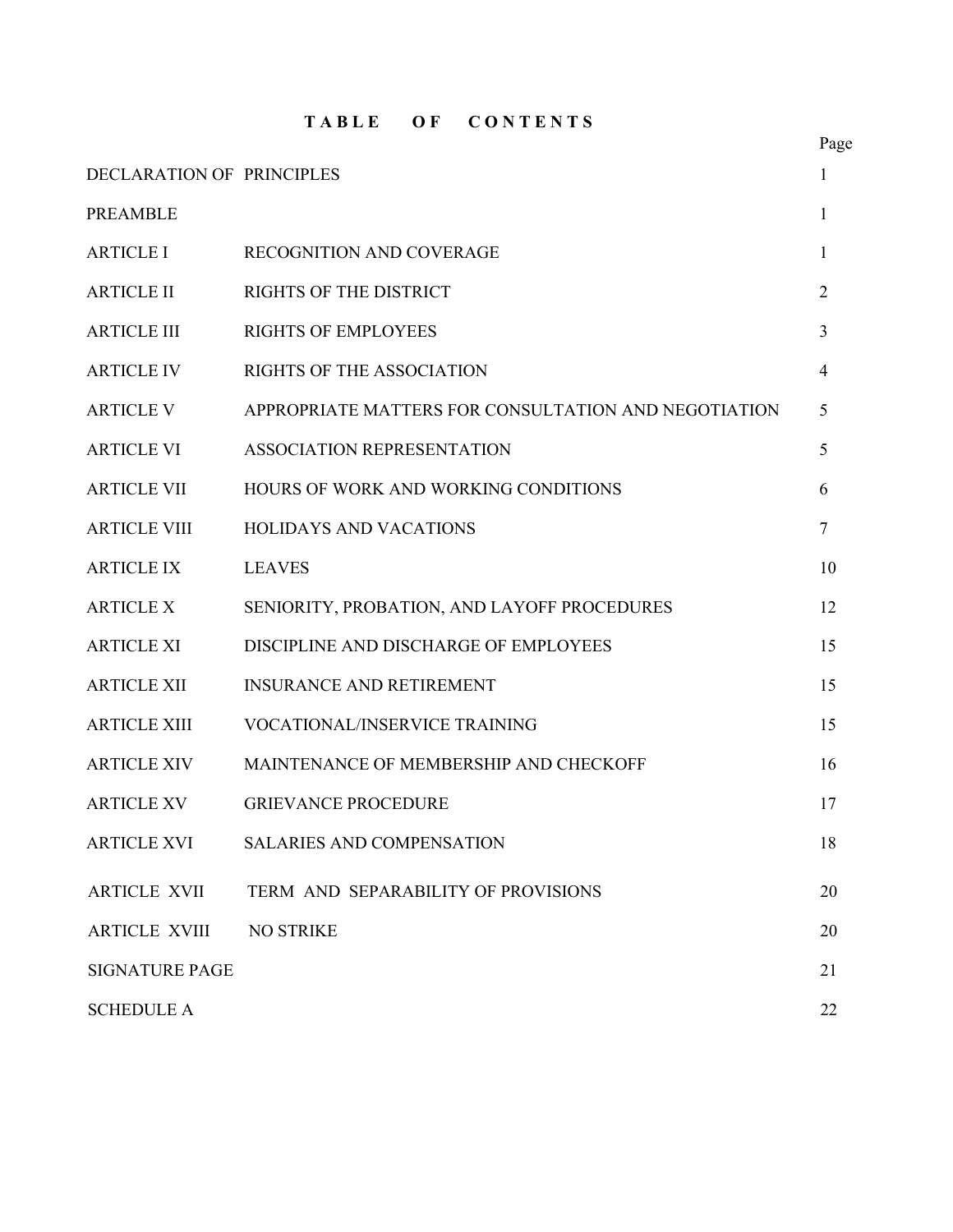| $\overline{1}$<br>$\overline{c}$       | DECLARATION OF PRINCIPLES                                                                                                                                                                                                                                                                                                                                                                                                                               |
|----------------------------------------|---------------------------------------------------------------------------------------------------------------------------------------------------------------------------------------------------------------------------------------------------------------------------------------------------------------------------------------------------------------------------------------------------------------------------------------------------------|
| $\mathbf{3}$<br>$\overline{4}$         | 1. Participation of employees in the formulation and implementation of personnel policies affecting them<br>contributes to effective conduct of school business.                                                                                                                                                                                                                                                                                        |
| 5<br>6<br>7<br>8                       | 2. The efficient administration of the system of public instruction and wellbeing of employees requires that orderly<br>and constructive relationships be maintained between the parties hereto.                                                                                                                                                                                                                                                        |
| 9<br>10<br>11                          | 3. Subject to law and the paramount consideration of service to the public, employee-management relations should<br>be improved by providing employees an opportunity for greater participation in the formulation and<br>implementation of policies and procedures affecting the conditions of their employment.                                                                                                                                       |
| 12<br>13<br>14                         | 4. Effective employee-management cooperation requires a clear statement of the respective rights and obligations of<br>the parties hereto.                                                                                                                                                                                                                                                                                                              |
| 15<br>16<br>17<br>18<br>19<br>20<br>21 | 5. It is the intent and purpose of the parties hereto to promote and improve the efficient administration of the District<br>and the well-being of employees within the spirit of the Public Employee's Collective Bargaining Act, to establish<br>a basic understanding relative to personnel policies, practices and procedures, and to provide means for amicable<br>discussion and adjustment of matters of mutual interest in District Number 401. |
| 22<br>23                               | <b>PREAMBLE</b>                                                                                                                                                                                                                                                                                                                                                                                                                                         |
| 24<br>25<br>26<br>27<br>28             | This Agreement is made and entered into between Peninsula School District Number 401 (hereinafter "District")<br>and Public School Employees of Peninsula, Custodial Unit, an affiliate of Public School Employees of Washington<br>(hereinafter "Association").                                                                                                                                                                                        |
| 29<br>30<br>31<br>32                   | In accordance with the provisions of the Public Employees Collective Bargaining Act and regulations promulgated<br>pursuant thereto, and in consideration of the mutual covenants contained therein, the parties agree as follows:                                                                                                                                                                                                                      |
| 33<br>34                               | <b>ARTICLEI</b>                                                                                                                                                                                                                                                                                                                                                                                                                                         |
| 35<br>36                               | RECOGNITION AND COVERAGE OF AGREEMENT                                                                                                                                                                                                                                                                                                                                                                                                                   |
| 37<br>38<br>39<br>40<br>41<br>42       | Section 1.1.<br>The District hereby recognizes the Association as the exclusive representative of all employees in the bargaining<br>unit described in Section 1.3, and the Association recognizes the responsibility of representing the interests of all<br>such employees.                                                                                                                                                                           |
| 43<br>44<br>45<br>46                   | Section 1.2.<br>Nothing contained herein shall be construed to include in the bargaining unit any person whose duties as deputy,<br>administrative assistant, or secretary necessarily imply a confidential relationship to the Board of Directors or<br>Superintendent of the District pursuant to RCW 41.56.030 (2).                                                                                                                                  |
| 47<br>48<br>49<br>50                   | <b>Section 1.3. Membership in Unit.</b><br>The bargaining unit to which this Agreement is applicable is as follows: All non-supervisory full-time or regular<br>part-time classified employees performing work in the Custodial and Security classifications.                                                                                                                                                                                           |
| 51                                     | Collective Bargaining Agreement (2021-2024)<br>September 1, 2021<br>action Esta                                                                                                                                                                                                                                                                                                                                                                         |

Peninsula Custodial Chapter #  $\mathbb{R}$  P is  $\mathbb{R}$  P in  $\mathbb{R}$ and Peninsula School District #

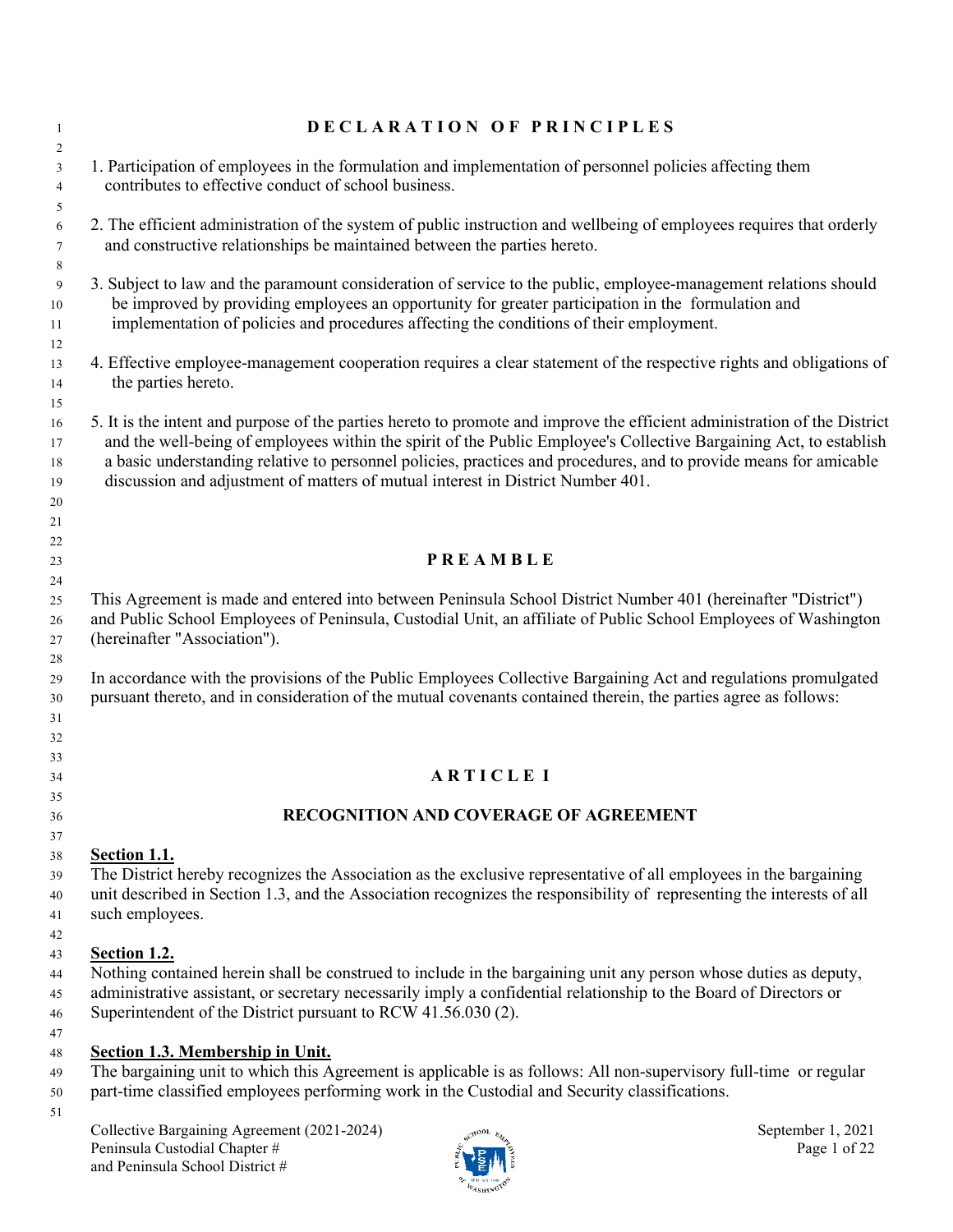#### **Section 1.3.1.**

- 2 Substitutes who work greater than thirty (30) cumulative days in a given year shall be paid according to 3 Schedule A. Rights of said substitutes identified shall be limited exclusively to those items in this Article 4 and Article XIV. Substitute employees who work ninety (90) or more cumulative days in the current or 5 immediately preceding school year shall receive the senior substitute rate of pay on Schedule A (85% of the
- 6 base rate).

 

## **Section 1.4. Substitutes and Part-Time Employees.**

9 No student or teacher shall replace any regular employee in any position or newly created position coming under the classification of this Agreement, provided, however, that the District is not prohibited from utilizing student, staff or community assistance on short-term projects of benefit to the school or community.

#### **Section 1.5. Job Descriptions.**

 Job descriptions for employees subject to this Agreement are available upon request. The District reserves the right to modify job descriptions during the term of this Agreement and the Union may request to negotiate the impact of 16 those changes, pursuant to RCW 41.56.

#### **Section 1.6. Twelve-Month Employees.**

 Employees who are asked to report for at least two hundred twenty-eight (228) regular work days (not call-backs) in a particular fiscal year shall be considered twelve (12) month employees for the purpose of holidays and vacation in Article VIII for the particular year in which they are asked to work such days. The District shall continue its practice of providing an opportunity each year for part-time custodians to sign-up for additional work days that may be offered for special projects.

## **A R T I C L E I I**

#### **RIGHTS OF THE DISTRICT**

#### **Section 2.1.**

 It is agreed that the customary and usual rights, powers, functions, and authority of management are vested in management officials of the District. Included in these rights in accordance with and subject to applicable laws, regulations, and the provisions of this Agreement, is the right to direct the work force, the right to hire, promote, retain, transfer, and assign employees in positions; the right to suspend, discharge, demote, or take other disciplinary action against employees; and the right to release employees from duties because of lack of work or for other legitimate reasons. The District shall retain the right to maintain efficiency of the District operation by determining the methods, the means, and the personnel by which such operation is conducted.

## **Section 2.2.**

 The management of the District and the direction of the work force is vested exclusively with the District subject to the terms of this Agreement. All matters not specifically and expressly covered by the language of this Agreement shall be administered for its duration by the District in accordance with such policies and procedures as it from time to time may determine. The Board's exercise of this right shall not be a bar and may be challenged in accordance with the Grievance Procedures of this Agreement.

#### **Section 2.3. Subcontracting.**

- If the District decides to subcontract bargaining unit work outside of areas of current practice (e.g., Sections 1.4 and
- 10.7.2) during the term of this Agreement, the District will negotiate the impact of that decision with the
- Association and conform to the feasibility study limits provided by law.
- 

Collective Bargaining Agreement (2021-2024) September 1, 2021 Peninsula Custodial Chapter #  $\ddot{\zeta}$  Page 2 of 22 and Peninsula School District #

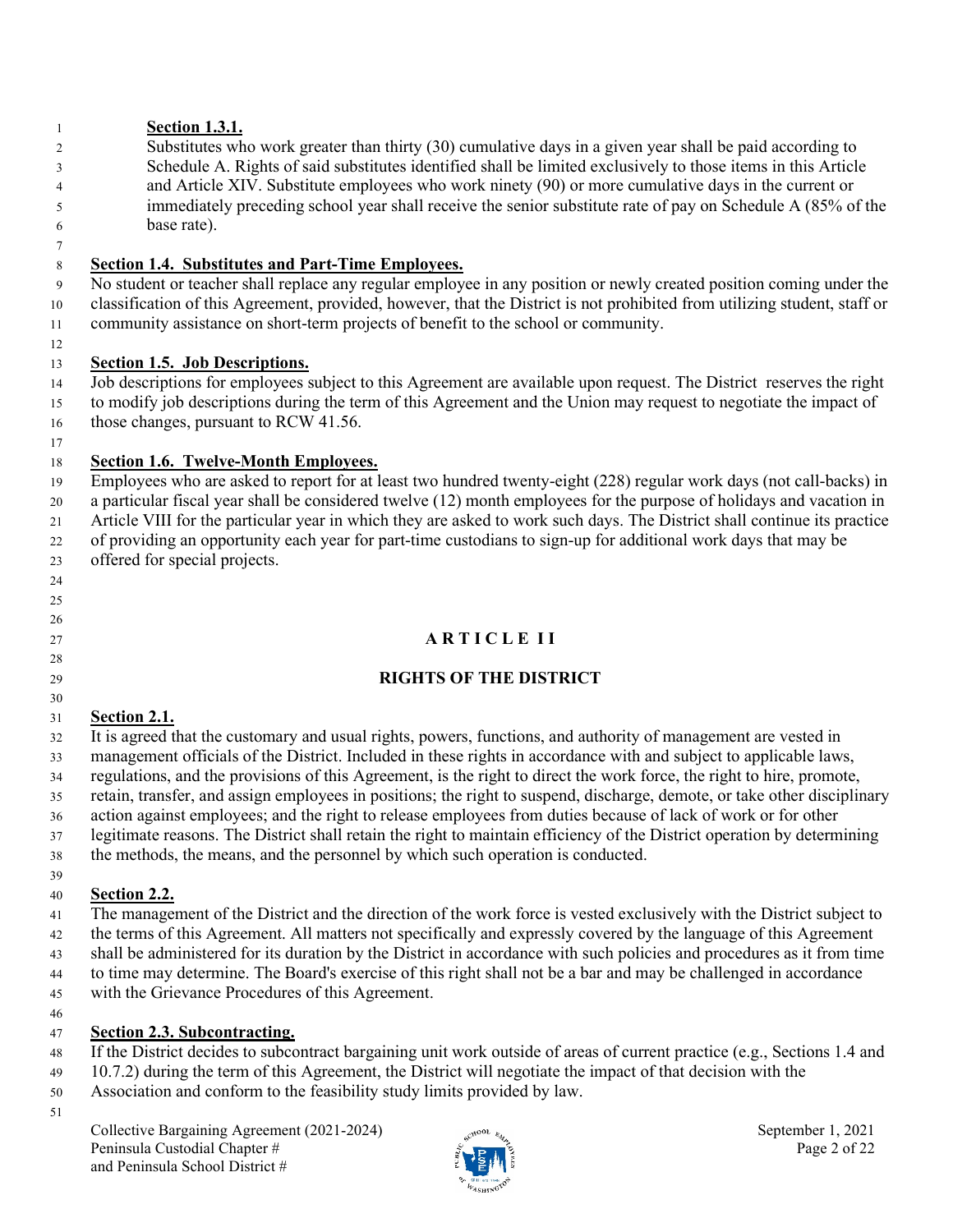| -1             |                                                                                                                                                                                                                                                 |
|----------------|-------------------------------------------------------------------------------------------------------------------------------------------------------------------------------------------------------------------------------------------------|
| $\overline{c}$ |                                                                                                                                                                                                                                                 |
| 3              | <b>ARTICLE III</b>                                                                                                                                                                                                                              |
| $\overline{4}$ |                                                                                                                                                                                                                                                 |
| 5              | <b>RIGHTS OF EMPLOYEES</b>                                                                                                                                                                                                                      |
| 6              |                                                                                                                                                                                                                                                 |
| $\tau$         | Section 3.1.                                                                                                                                                                                                                                    |
| 8              | It is agreed that all employees subject to this Agreement shall have and shall be protected in the exercise of the                                                                                                                              |
| 9              | right, freely and without fear of penalty or reprisal, to join and assist the Association. The freedom of such                                                                                                                                  |
| 10             | employees to assist the Association shall be recognized as extending to participation in the management of the                                                                                                                                  |
| 11             | Association. The District and/or Association shall take whatever action required or refrain from such action in order<br>to assure employees that no interference, restraint, coercion, or discrimination is allowed within the District and/or |
| 12<br>13       | Association to encourage or discourage membership in any employee organization.                                                                                                                                                                 |
| 14             |                                                                                                                                                                                                                                                 |
| 15             | Section 3.2.                                                                                                                                                                                                                                    |
| 16             | Each employee shall have the right to bring matters of personal concern to the attention of appropriate Association                                                                                                                             |
| 17             | representatives and/or appropriate officials of the District.                                                                                                                                                                                   |
| 18             |                                                                                                                                                                                                                                                 |
| 19             | Section 3.3.                                                                                                                                                                                                                                    |
| 20             | Employees of the units subject to this Agreement have the right to have Association representatives or other persons                                                                                                                            |
| 21             | present at discussions between themselves and supervisors or other representatives of the District as hereinafter                                                                                                                               |
| 22             | provided.                                                                                                                                                                                                                                       |
| 23             |                                                                                                                                                                                                                                                 |
| 24             | <b>Section 3.4. Unlawful Discrimination.</b>                                                                                                                                                                                                    |
| 25             | Neither the District, nor the Association, shall unlawfully discriminate against any employee subject to this                                                                                                                                   |
| 26             | Agreement on the basis of race, creed, color, sex, religion, age or marital status or because of a physical handicap                                                                                                                            |
| 27             | with respect to a position, the duties of which may be performed efficiently by an individual without danger to the<br>health or safety of the physically handicapped person or others.                                                         |
| 28<br>29       |                                                                                                                                                                                                                                                 |
| 30             | <b>Section 3.5. Delegation of Rights.</b>                                                                                                                                                                                                       |
| 31             | Each employee reserves and retains the right to delegate any right or duty contained in this Agreement, exclusive of                                                                                                                            |
| 32             | compensation for services rendered, to appropriate officials of the Association.                                                                                                                                                                |
| 33             |                                                                                                                                                                                                                                                 |
| 34             | <b>Section 3.6. Personnel Files.</b>                                                                                                                                                                                                            |
| 35             | There shall be only one (1) official personnel file maintained in the Personnel Office for each employee. This shall                                                                                                                            |
| 36             | not prevent a supervisor from maintaining a working file. At the end of August of each year, all materials in a                                                                                                                                 |
| 37             | supervisor's working file shall be destroyed or maintained in the personnel records at the District office. An                                                                                                                                  |
| 38             | employee shall have the right, upon reasonable notice, to inspect the contents of his/her personnel file or                                                                                                                                     |
| 39             | supervisor's working files. Inspection shall be in the presence of a District representative. File materials may be                                                                                                                             |
| 40             | reproduced for the employee as promptly as is feasible upon request. An Association representative may, at the                                                                                                                                  |
| 41             | employee's request, be present during the review of said employee's file.                                                                                                                                                                       |
| 42             |                                                                                                                                                                                                                                                 |
| 43<br>44       | <b>Section 3.6.1.</b><br>Any material/information which may be used to discipline an employee must be disclosed to the employee                                                                                                                 |
| 45             | as soon as reasonable after the District became aware of the alleged violation. No materials derogatory of                                                                                                                                      |
| 46             | the employee's conduct, service, character or personality shall be placed in the personnel file unless the                                                                                                                                      |
| 47             | employee has had the opportunity to read and respond to them. The employee shall acknowledge having                                                                                                                                             |

- read such material by affixing his/her signature to the copy to be filed. The employee shall have the right to his/her own version of the incident or statement and have his/her statement attached to the original document(s). Personnel and working files shall be stored in a secured area not generally available to
- students, employees or other members of the community.

Collective Bargaining Agreement (2021-2024) September 1, 2021 Peninsula Custodial Chapter #  $\frac{1}{2}$  P and Peninsula School District #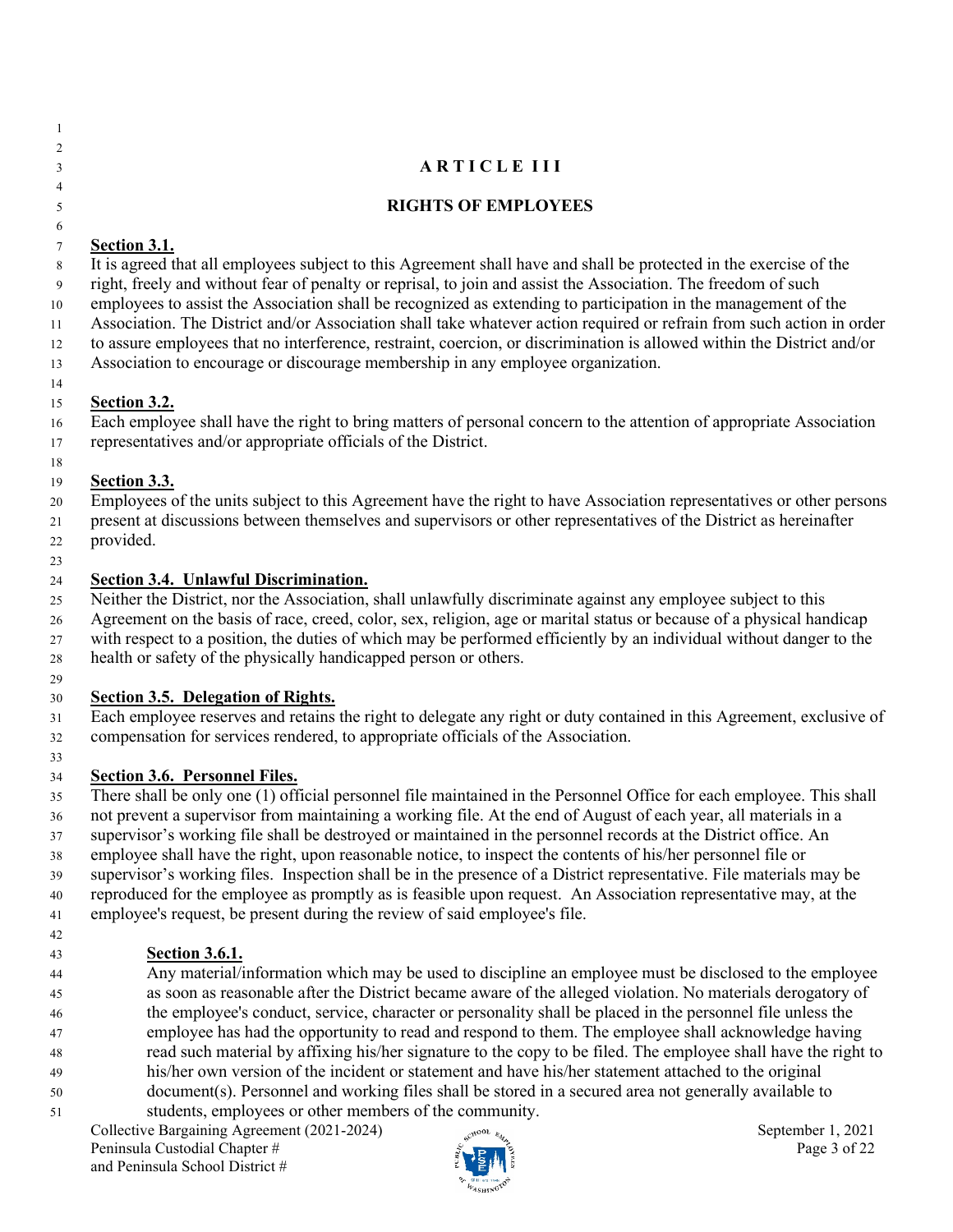**Section 3.6.2.** 

3 Medical information will be kept separate from an employee's personnel file, as required by the Americans 4 with Disabilities Act.

## **Section 3.7.**

7 Video cameras are a tool to assist in providing a safe and secure educational environment for students and staff.

8 Video tape may be used like any other evidence in cases involving safety concerns or employee discipline, but shall 9 not be used to monitor employee performance without prior notice to the employee. Only necessary and appropriate staff will have access to video tapes; and it shall be used for legitimate District purposes such as those listed above. No custodians shall access or view video recordings without prior approval of a District administrator.

- 
- 
- **A R T I C L E I V**
- 
- 
- 

# **RIGHTS OF THE ASSOCIATION**

## **Section 4.1.**

 The Association has the right and responsibility to represent the interests of all employees in the unit; to present its views to the District on matters of concern, either orally or in writing; to consult or to be consulted with respect to the formulation, development, and implementation of industrial relations matters and practices which are within the authority of the District; and to enter collective negotiations with the object of reaching an agreement applicable to all employees within the unit.

## **Section 4.2.**

 The names of employees subject to this Agreement will be provided on request to the President of the Association. The hiring agent, as part of the general orientation of each new employee within the unit subject to this Agreement, shall provide such employee with a copy of this Agreement to be furnished to the District by the Association.

#### **Section 4.3.**

 The Association reserves and retains the right to delegate any right or duty contained herein to appropriate officials of the Public School Employees of Washington State Organization.

#### **Section 4.4.**

 The President of the Association or his/her designated representatives will be provided time off without loss of pay to a maximum of seven (7) days per year to attend school board, regional or state meetings when the purpose of those meetings is in the best interests of the District as determined by the District administration. The Association shall reimburse the District for the cost of required substitutes.

# **Section 4.5.**

Upon request and at a time mutually agreed upon by the parties, the District shall provide the Public School

 Employees of Washington with information regarding each employee in the bargaining unit. 

## **Section 4.6. Bulletin Boards.**

- The District shall provide bulletin board space for the use of the Association. The bulletins posted by the
- Association are the responsibility of the officials of the Association. Each bulletin shall be signed by the Association
- official responsible for its posting. Unsigned notices or bulletins may not be posted. There shall be no other
- distribution or posting by employees or the Association of pamphlets, advertising, political matters, notices of any
- kind, or literature on District property, other than herein provided.
- 

Collective Bargaining Agreement (2021-2024) September 1, 2021 Peninsula Custodial Chapter #  $\frac{1}{2}$  Page 4 of 22 and Peninsula School District #

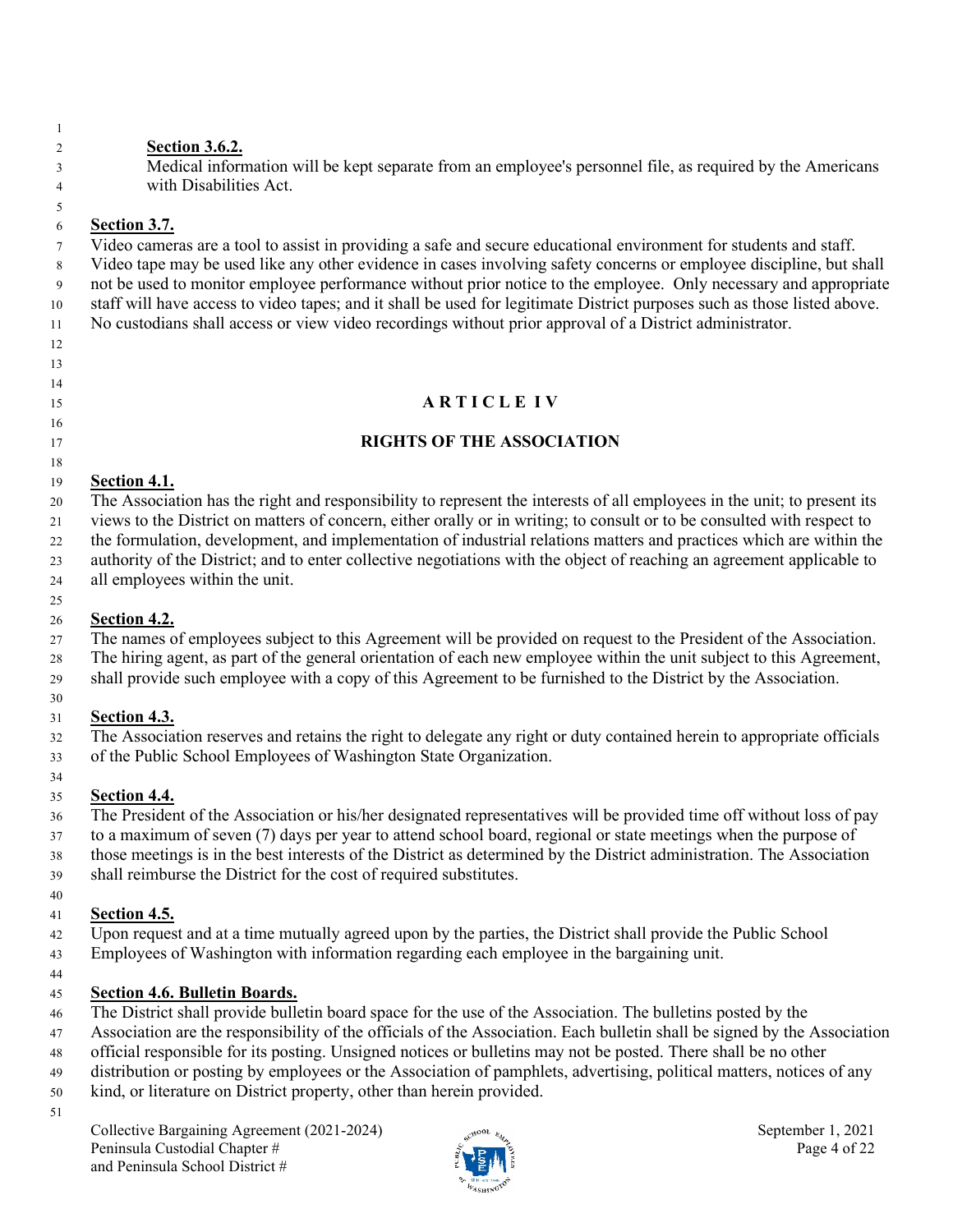## **Section 4.6.1.**

 The responsibility of the prompt removal of notices from the bulletin board after they have served their purpose shall rest with the individual who posted such notices.

## **Section 4.7.**

 The Association shall be notified by the District of any grievances or disciplinary actions of any employee in the unit. The Association is entitled to have an observer at hearings conducted by any District official or body arising out of grievance and to make known the Association's views concerning the case.

- 
- 

 

#### **A R T I C L E V**

#### **APPROPRIATE MATTERS FOR CONSULTATION AND NEGOTIATION**

#### **Section 5.1.**

 It is agreed and understood that matters appropriate for consultation and negotiation between the District and the Association are grievance procedures and collective negotiations on personnel matters, including wages, hours and working conditions.

## **A R T I C L E V I**

#### **ASSOCIATION REPRESENTATION**

## **Section 6.1. Conference Committee.**

 The Association will designate a Conference Committee of three (3) members to meet with the Superintendent of the District and/or his/her designated representatives on a mutually agreeable regular basis to discuss appropriate matters, including such issues as the safety of working conditions and the work place.

#### **Section 6.2. Time for Meetings.**

 The District will allow sufficient time during working hours for Association representatives to prepare an agenda for meetings scheduled with the Superintendent in accordance with Section 6.1. The District will provide suitable space to conduct such meetings.

## **Section 6.3. Representation of Employees.**

 The Association representatives pursuant to Section 6.1 shall represent the Association and employees in meeting with officials of the District to discuss appropriate matters of mutual interest. They may receive and investigate to conclusion complaints or grievances of employees and thereafter advise employees of rights and procedures outlined in this Agreement and applicable regulations or directives for resolving the grievances or complaints. They may not, however, continue to advise the employee on courses of action after the employee has indicated that he/she does not desire to pursue the matter to conclusion. They may consult with the District on complaints without a grievance being made by an individual employee. 

## **Section 6.4. Meetings During Work Day.**

- Time during working hours will be allowed Association representatives for attendance at meetings with the District.
- Time may also be allowed for representatives to discuss with the employees grievances and appropriate matters
- directly related to work situations in their area or craft. Association representatives will guard against the use of
- excess time in the handling of such matters.
- 

Collective Bargaining Agreement (2021-2024) September 1, 2021 Peninsula Custodial Chapter #  $\frac{1}{2}$  Page 5 of 22 and Peninsula School District #

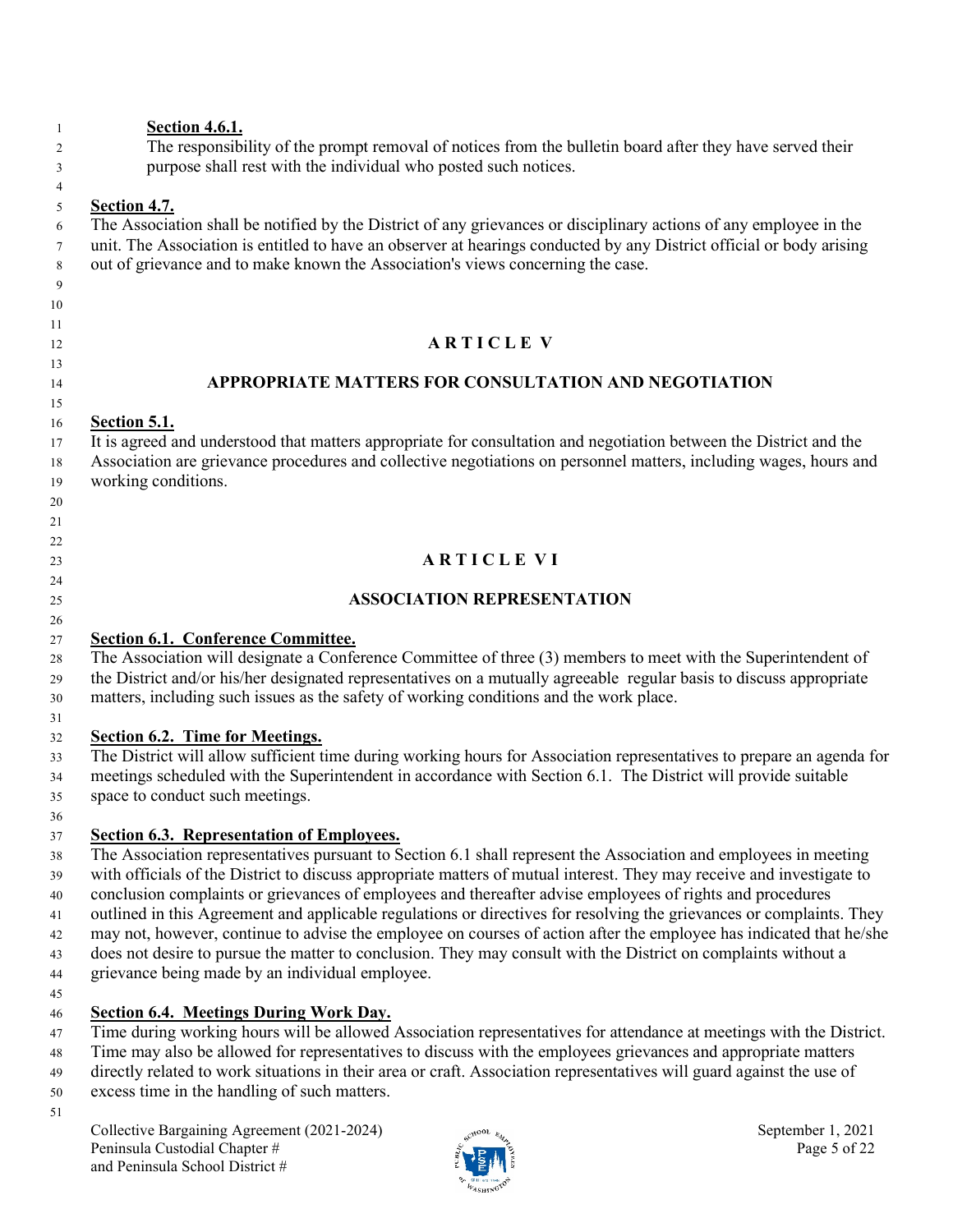#### **Section 6.5. Association Meetings.**

 Employees will be released for Association meetings for up to two (2) hours per meeting upon notice provided no less than five (5) working days in advance, provided such release will not interfere with completion of normal work duties, and provided such time will be made up in the same shift. The District may deny permission for this release if such meeting is held on a Friday, or in the case of building emergencies requiring the presence of the employee at the work site. In the year that the collective bargaining agreement will be open for negotiations, the Association will be allowed up to thirty (30) hours of release time to use for negotiation preparations. The Association will reimburse the cost to the District of any necessary substitutes.

 

## **A R T I C L E V I I**

#### **HOURS OF WORK AND WORKING CONDITIONS**

#### **Section 7.1. Workweek.**

 The workweek shall consist of five (5) consecutive days, Monday through Friday, followed by two (2) consecutive days of rest, Saturday and Sunday, except that secondary schools may be any five (5) regularly scheduled consecutive days of work followed by two (2) consecutive days of rest.

#### **Section 7.2. Shift Assignment.**

 Each employee shall be assigned to a definite and regular shift and workweek, which shall not be changed without prior notice to the employee of two (2) calendar weeks, except in an emergency situation where reasonable prior notice will be attempted.

#### **Section 7.3. Night Shift.**

Hours worked between 6:00 p.m. and 6:00 a.m. shall be paid eight percent (8%) per hour above scale.

## **Section 7.3.1. Normal Work Shift.**

 A normal shift shall consist of eight and one-half (8½) hours including a thirty (30) minute uninterrupted lunch period as near the middle of the shift as is practicable and also including an appropriate first half and appropriate second half rest period both of which rest periods shall occur as near the middle of the half shift as is practicable.

## **Section 7.4.**

 In the event an employee is assigned to a shift less than the normal work shift previously defined in the Article, the employee shall be given a fifteen (15) minute rest period for each two (2) hours of work.

## **Section 7.5. Lunch Period.**

Employees required to work through their regular lunch periods will be given time to eat at a time agreed upon by

41 the employee and supervisor. In the event the District requires an employee to forego a lunch period and the

 employee works the entire shift, including lunch period, the employee shall be compensated for the foregone lunch period at overtime rates.

#### **Section 7.6. Work Performed in Higher Classification.**

Employees who are specifically asked by their administrative supervisor to work a shift and perform the

responsibilities and functions regularly assumed by an employee in a higher classification shall receive

compensation equal to that of the higher classification as reflected on Schedule A. Employees shall be offered the

- opportunity to fill in for a higher paid or more hour position on a seniority basis within their assigned building or
- special crew; provided, however, a high school Night Foremen, regardless of seniority, shall first be offered the opportunity to substitute for the Building Head Custodian. If no employee in the building accepts the assignment,

Collective Bargaining Agreement (2021-2024) September 1, 2021 Peninsula Custodial Chapter #  $\frac{1}{2}$  Page 6 of 22 and Peninsula School District #

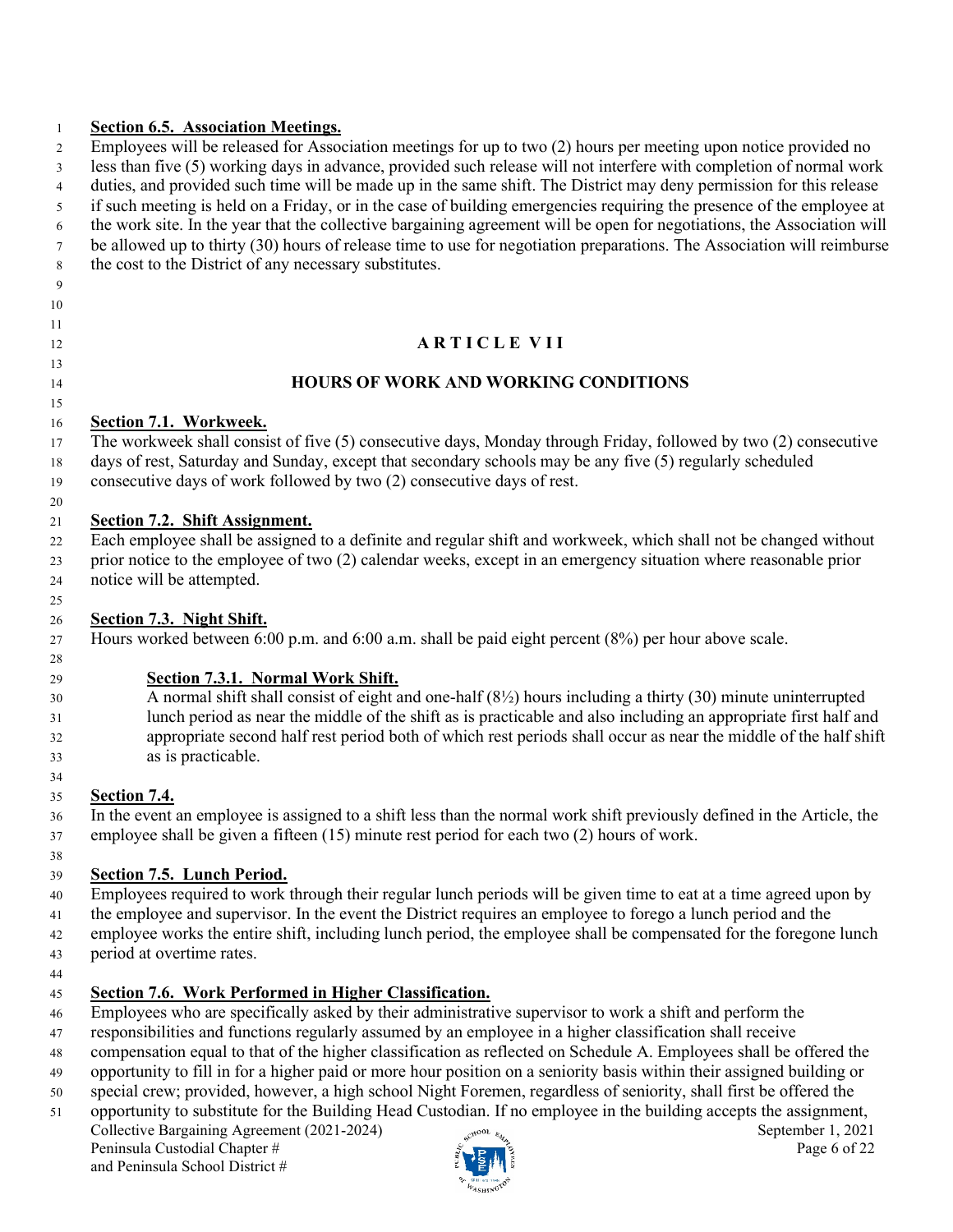- the District will first attempt to fill the absence from a list of volunteers. A list of qualified District-wide employees
- interested in working for a head custodian shall be maintained. Assignment from the list shall be based on seniority
- and those employees who have not already begun a shift when the absence becomes known. The District shall work
- to prevent the reassignment of employees on the list to non-head custodial jobs as a result of otherwise available substitutes being assigned a Head Custodial position. Employees filling a head custodian position shall remain
- assigned to that head custodian position until the head custodian returns, notwithstanding Section 10.7.3. If no
- eligible employee is found, then the District may assign a substitute employee to fill in for the position.
- 

## **Section 7.6.1. Supervision of Students.**

## Custodial employees shall not be required to supervise students without appropriate support or training.

## **Section 7.7. Work During School Closure.**

 Year-round employees in the bargaining unit are expected to report to work during school closures which result from inclement weather, plant inoperation, or the like. In the alternative, employees may use any available leave for such weather-related full or partial day absences or, with supervisor approval, may flex hours on that day.

 Employees who work less than year-round are not expected to report to work during such school closures and their work year shall be modified in a manner consistent with the student calendar. Less than year-round employees reporting to work on the day that schools are closed resulting from inclement weather, shall receive a minimum of one (1) hour's pay at base rate in the event of such a closure; provided, however, no employee shall be entitled to

any such compensation in the event of actual notification through the appropriate media by the District, or by

School Messenger, of the closure prior to leaving home for work.

#### **Section 7.8. Overtime.**

 Overtime assignments shall be first offered to employees, in the affected building on a seniority basis. If no one in the building volunteers for the overtime and the need for work is known greater than forty-eight (48) hours in advance, it shall be offered on a District-wide seniority basis via email notification. If the need for the work is known less than forty-eight (48) hours in advance, it shall be offered via telephone on a seniority basis to those employees signing up on an "48-hour" overtime list. If no employee volunteers to work overtime hours, the supervisor may offer the overtime work to a substitute employee, and if no substitute is available, then the supervisor shall recall the employees on the "48-hour" overtime list. If no employee volunteers at this time, assignment will be at the supervisor's discretion.

## **Section 7.8.1. Assignment of Overtime.**

 In the assignment of overtime, the District agrees to provide the employees with as much notice as practicable in the circumstances, but no less than twenty-four (24) hours notice, unless reasonably unforeseen circumstances arise.

## **Section 7.8.2. Compensation Rate.**

 All hours worked in excess of eight (8) hours in one day or forty (40) hours in one week shall be compensated at the rate of one and one-half (1 ½) times the employee's base pay. Holidays, as defined in Section 8.1, are to be included as hours worked for the purpose of counting weekly hours, except holidays shall not be counted as hours worked in determination of overtime related to training days.

- **Section 7.8.3. Pay for Seventh Consecutive Day.**
- All hours worked on the seventh (7th) consecutive day shall be compensated at the rate of one and one-half 48  $(1\frac{1}{2})$  times the employee's base pay.

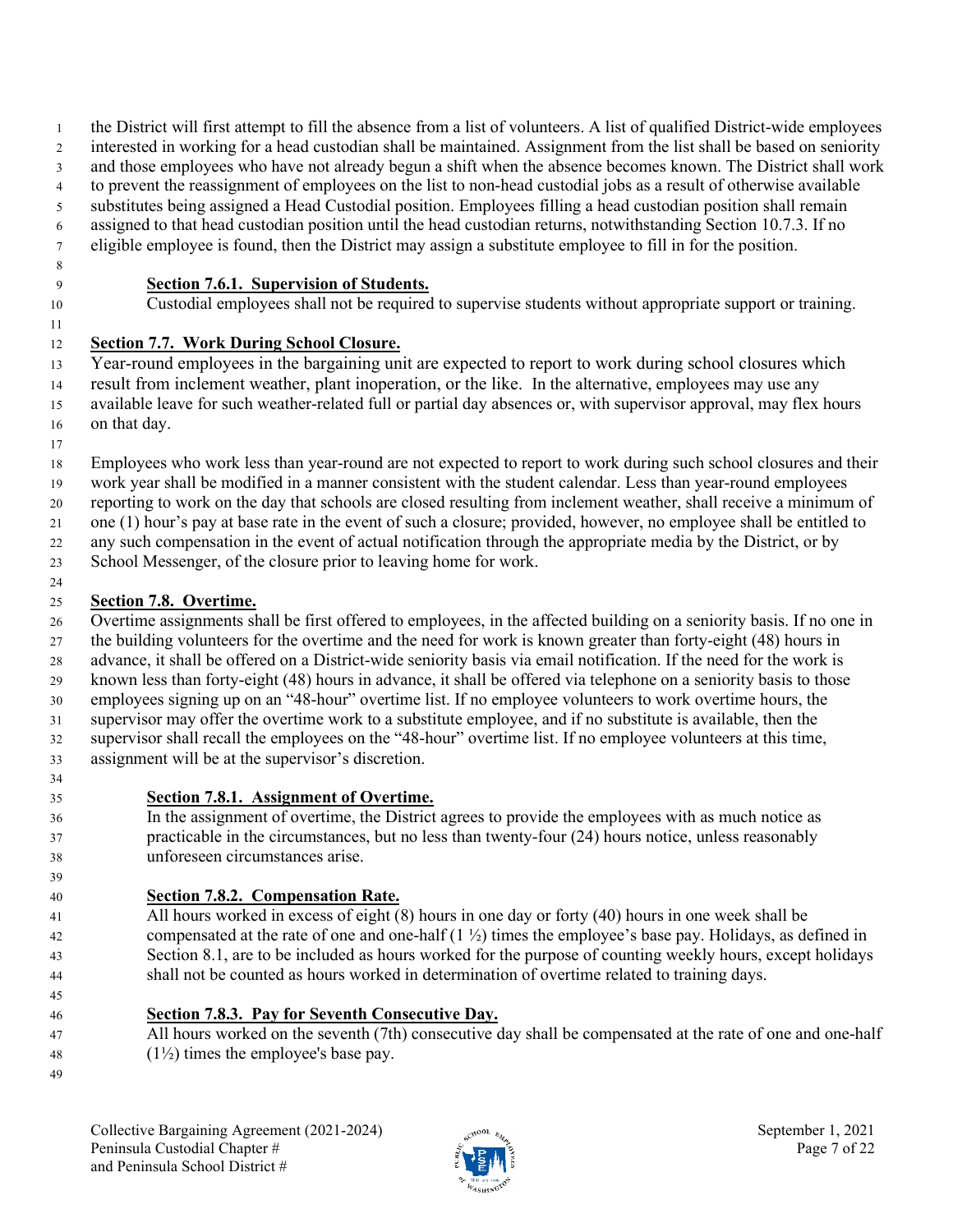| $\mathbf{1}$ | <b>Section 7.8.4. Call Back Provisions.</b>                                                          |                                                                                                                   |                   |  |  |  |  |  |  |  |
|--------------|------------------------------------------------------------------------------------------------------|-------------------------------------------------------------------------------------------------------------------|-------------------|--|--|--|--|--|--|--|
| 2            | Employees called back on a regular workday or called on the sixth (6th) or seventh (7th) consecutive |                                                                                                                   |                   |  |  |  |  |  |  |  |
| 3            |                                                                                                      | workday, shall receive no less than two (2) hours pay at the appropriate rate. Employees shall not be             |                   |  |  |  |  |  |  |  |
| 4            | required to modify their off-duty activities to remain available for alarm phone calls.              |                                                                                                                   |                   |  |  |  |  |  |  |  |
| 5            |                                                                                                      |                                                                                                                   |                   |  |  |  |  |  |  |  |
| 6            |                                                                                                      |                                                                                                                   |                   |  |  |  |  |  |  |  |
| 7            |                                                                                                      |                                                                                                                   |                   |  |  |  |  |  |  |  |
| 8            |                                                                                                      | <b>ARTICLE VIII</b>                                                                                               |                   |  |  |  |  |  |  |  |
| 9            |                                                                                                      |                                                                                                                   |                   |  |  |  |  |  |  |  |
| 10           |                                                                                                      | <b>HOLIDAYS AND VACATIONS</b>                                                                                     |                   |  |  |  |  |  |  |  |
| 11           |                                                                                                      |                                                                                                                   |                   |  |  |  |  |  |  |  |
| 12           | <b>Section 8.1. Holidays.</b>                                                                        |                                                                                                                   |                   |  |  |  |  |  |  |  |
| 13           | All employees shall receive the following paid holidays:                                             |                                                                                                                   |                   |  |  |  |  |  |  |  |
| 14           |                                                                                                      |                                                                                                                   |                   |  |  |  |  |  |  |  |
| 15           | 1. New Year's Day                                                                                    | 7. Veterans' Day                                                                                                  |                   |  |  |  |  |  |  |  |
| 16           | 2. Martin Luther King, Jr. Day                                                                       | 8. Thanksgiving Day                                                                                               |                   |  |  |  |  |  |  |  |
| 17           | 3. Presidents' Day                                                                                   | 9. Day after Thanksgiving                                                                                         |                   |  |  |  |  |  |  |  |
| 18           | 4. Memorial Day                                                                                      | 10. Day before or after Christmas*                                                                                |                   |  |  |  |  |  |  |  |
| 19           | 5. Independence Day*                                                                                 | 11. Christmas Day                                                                                                 |                   |  |  |  |  |  |  |  |
| 20           | 6. Labor Day                                                                                         | 12. Day before or after New Year's Day*                                                                           |                   |  |  |  |  |  |  |  |
| 21           |                                                                                                      |                                                                                                                   |                   |  |  |  |  |  |  |  |
| 22           |                                                                                                      | *Less than twelve (12) month employees qualify for these holidays if working the business day before or after the |                   |  |  |  |  |  |  |  |
| 23           | holiday.                                                                                             |                                                                                                                   |                   |  |  |  |  |  |  |  |
| 24           |                                                                                                      |                                                                                                                   |                   |  |  |  |  |  |  |  |
| 25           | Section 8.1.1. Holidays.                                                                             |                                                                                                                   |                   |  |  |  |  |  |  |  |
| 26           |                                                                                                      | Any holidays proclaimed by the federal or state government, including any of the present holidays that may        |                   |  |  |  |  |  |  |  |
| 27           |                                                                                                      | be granted on the Monday following the holiday and proclaimed to be a school holiday by the                       |                   |  |  |  |  |  |  |  |
| 28           |                                                                                                      | Superintendent of Public Instruction, shall be considered a paid holiday.                                         |                   |  |  |  |  |  |  |  |
| 29           |                                                                                                      |                                                                                                                   |                   |  |  |  |  |  |  |  |
| 30           | <b>Section 8.1.2. Unworked Holidays.</b>                                                             |                                                                                                                   |                   |  |  |  |  |  |  |  |
| 31           |                                                                                                      | Eligible employees shall receive pay equal to their normal work shift at their base rate in effect at the time    |                   |  |  |  |  |  |  |  |
| 32           |                                                                                                      | the holiday occurs. An employee who is on the active payroll on the holiday and has worked either his/her         |                   |  |  |  |  |  |  |  |
| 33           |                                                                                                      | last scheduled shift preceding the holiday or his/her last scheduled shift succeeding the holiday and is not on   |                   |  |  |  |  |  |  |  |
| 34           |                                                                                                      | leave of absence shall be eligible for pay for such unworked holiday. An exception to this requirement will       |                   |  |  |  |  |  |  |  |
| 35           |                                                                                                      | occur if the employee can furnish proof satisfactory to the District that because of illness he/she was unable    |                   |  |  |  |  |  |  |  |
| 36           |                                                                                                      | to work on either of such shifts, and his/her absence previous to such holiday by reason of such illness has      |                   |  |  |  |  |  |  |  |
| 37           | not been longer than thirty (30) regular workdays.                                                   |                                                                                                                   |                   |  |  |  |  |  |  |  |
| 38           |                                                                                                      |                                                                                                                   |                   |  |  |  |  |  |  |  |
| 39           | Section 8.1.3. Worked Holidays.                                                                      |                                                                                                                   |                   |  |  |  |  |  |  |  |
| 40           |                                                                                                      | Employees who are required to work on the above described holidays shall receive the pay due them for the         |                   |  |  |  |  |  |  |  |
| 41           |                                                                                                      | holiday, plus time and one-half their base rate for all hours worked on such holidays, unless the employee        |                   |  |  |  |  |  |  |  |
| 42           | starts to work at 6:00 p.m. or thereafter on that date.                                              |                                                                                                                   |                   |  |  |  |  |  |  |  |
| 43           |                                                                                                      |                                                                                                                   |                   |  |  |  |  |  |  |  |
| 44           | <b>Section 8.1.4. Holidays During Vacation.</b>                                                      |                                                                                                                   |                   |  |  |  |  |  |  |  |
| 45           |                                                                                                      | If a holiday should fall within the vacation time, that day shall not apply against vacation allowance.           |                   |  |  |  |  |  |  |  |
| 46           |                                                                                                      | Vacation time may be taken during any time of the year. However, in order to assure that the operation of         |                   |  |  |  |  |  |  |  |
| 47           |                                                                                                      | the District is not disrupted, vacation must be worked out by mutual agreement of the District and the            |                   |  |  |  |  |  |  |  |
| 48           | employee.                                                                                            |                                                                                                                   |                   |  |  |  |  |  |  |  |
| 49           |                                                                                                      |                                                                                                                   |                   |  |  |  |  |  |  |  |
| 50           | <b>Section 8.2. Vacations.</b>                                                                       |                                                                                                                   |                   |  |  |  |  |  |  |  |
| 51           |                                                                                                      | The vacation credit to which twelve (12) month employees shall be entitled shall be computed in accordance with   |                   |  |  |  |  |  |  |  |
|              | Collective Bargaining Agreement (2021-2024)                                                          | $c^{\text{N}^{OOL}}$ $\varepsilon_{4}$                                                                            | September 1, 2021 |  |  |  |  |  |  |  |

Peninsula Custodial Chapter #  $\frac{1}{2}$  P and Page 8 of 22 and Peninsula School District #

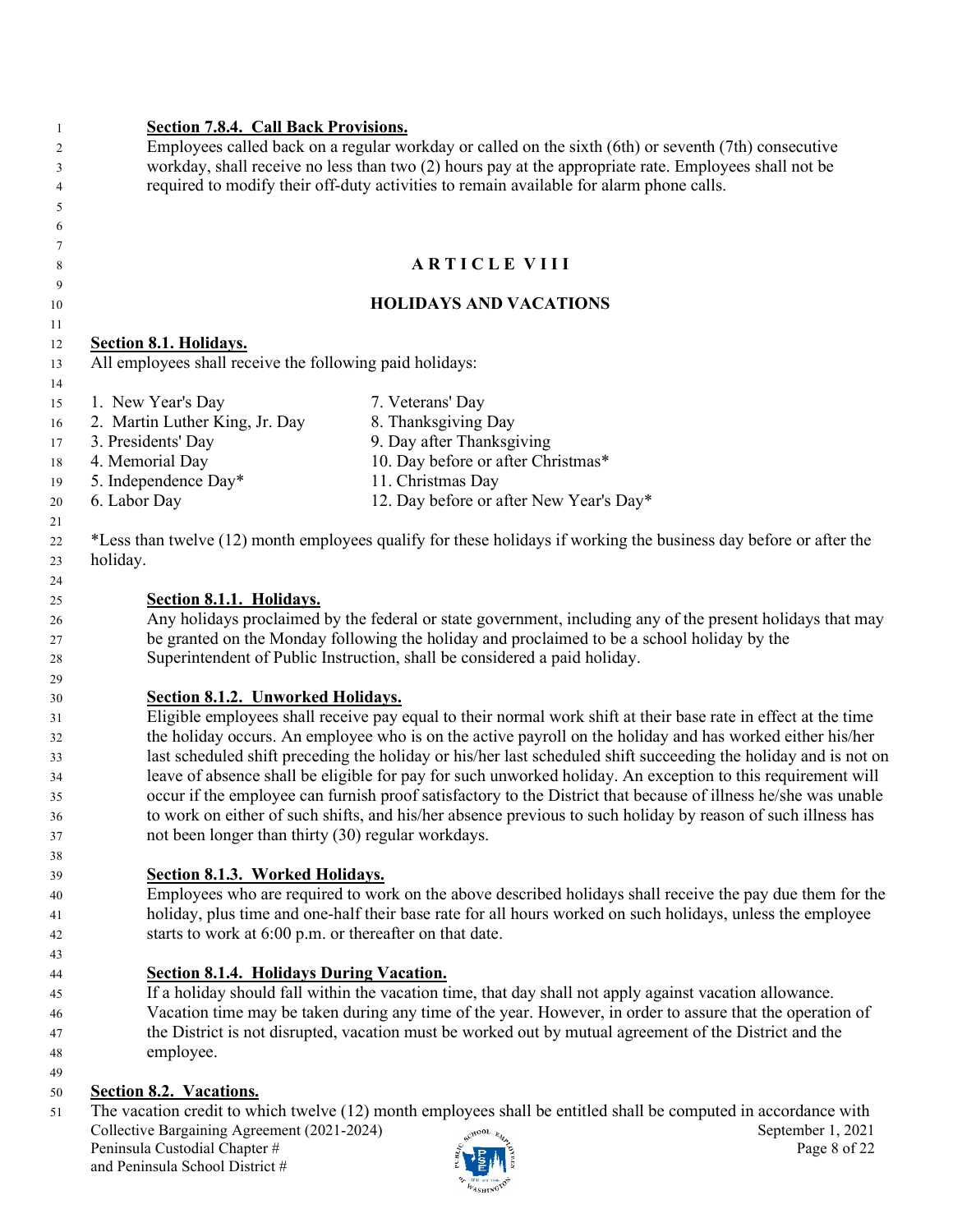1 the following: An employee with one (1) year of service shall earn twelve (12) days paid vacation credit. An employee shall earn one (1) additional day of vacation credit for each year of service after the first  $(1<sup>st</sup>)$  year up to 3 twenty (20) days. For every regular workday from which an employee is absent on vacation, sick leave, 4 bereavement leave or emergency leave, the hours of the employee's normal work shift shall be credited as if worked. 6 Eligibility for use of vacation credit shall be determined as follows: a twelve (12) month employee becomes eligible 7 to use his/her vacation credit after reaching his/her first anniversary date. Time on layoff and time on authorized 8 leave of absence will be counted as continuous service for the purpose of establishing and retaining anniversary 9 dates. Less than full-time employees who work at least one hundred eighty (180) days per year shall be credited with a full year of service toward vacation pay if they become full-time employees. **Section 8.2.1. Vacation Call Back.**  Employees called back from vacation shall be compensated at one and one-half (1½) times their regular rate for all hours worked. **Section 8.2.2. Accrued Vacation Paid at Termination.** Employees who terminate employment shall receive payment for unused accrued vacation credit with their final paycheck. **Section 8.2.3. Accrual Maximum.** Vacation may be accumulated up to thirty (30) days. An employee may carry over no more than thirty (30) days from one year to the next. **Section 8.2.4. Vacation Request Procedures.** Employees must submit a written request in advance of the intended use of vacation time. Such request must be received at least twenty (20) days in advance if more than five (5) days are intended to be used; if five (5) days or less are intended to be used, such request must be received at least five (5) days in advance unless there is an emergency situation. All requests will be submitted to the immediate supervisor except in emergency situations when such requests shall be submitted to the Superintendent or designee. In the event an employee foresees that they will not be able to use sufficient vacation leave that cannot otherwise be carried over, the employee will request a meeting with their supervisor no later than June 30 to discuss scheduling of this vacation time. In the event a request is denied by the immediate supervisor, the denial shall be in writing stating the reason for denial. Such employee may forward the original request and denial with reasons to the Superintendent or designee for a determination. Denial of vacation requests are not subject to the grievance procedure. In addition to the notice requirements above, two hundred sixty (260) day custodians, including head custodians, requests for use of vacation leave during the student summer break shall be submitted between January 1 and January 15 of each year. Approvals shall be by seniority and only two (2) employees may be absent on vacation leave at a time at each comprehensive high school. Vacation requests submitted after January 15 shall be granted on a first come, first serve basis following the process in the preceding paragraph. No more than two (2) head custodians may use vacation leave on a student day. During student days and summer breaks, no more than one (1) employee at each elementary school, middle school or Henderson Bay High School, may use vacation leave. 

Collective Bargaining Agreement (2021-2024) September 1, 2021 Peninsula Custodial Chapter #  $\frac{1}{2}$  Page 9 of 22 and Peninsula School District # During the student summer break, employees working for the District as a two hundred sixty (260) day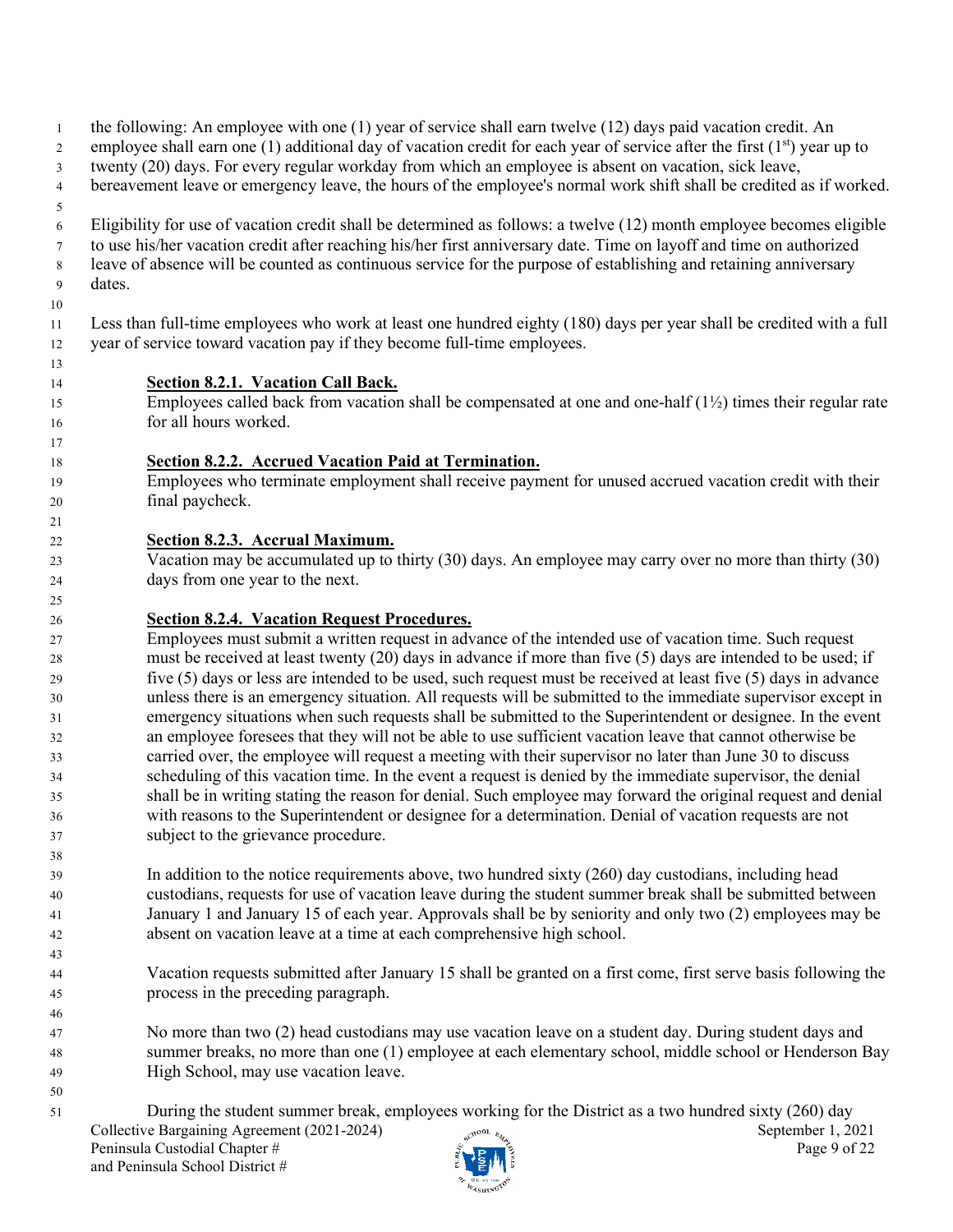custodian as of August 31, 2018, may request vacations of durations not to exceed four (4) weeks in length and employees hired into a two hundred sixty (260) day custodian position on or after September 1, 2018, may request vacations of durations not to exceed two (2) weeks in length. Employees desiring to take a vacation of a longer duration may make a special request to the Director of Facilities for consideration.

#### **Section 8.2.5.**

 

Employees may not schedule vacation during the period beginning five (5) working days prior to the first  $(1<sup>st</sup>)$  day of school and five (5) working days after the first  $(1<sup>st</sup>)$  day of school as well as the period beginning five (5) working days prior to the last day of school and ending six (6) working days after the last day of school.

#### **A R T I C L E I X**

#### **LEAVES**

#### **Section 9.1. Sick Leave.**

**Section 9.1.1. Accrual Procedures.**

 Each employee shall accumulate one (1) day of sick leave for each calendar month worked; provided, however, that no employee shall accumulate less than ten (10) days of sick leave per school year, or at least that portion of ten (10) days which represents that relationship between days worked and the amount of days normally worked in a full school year. An employee who works eleven (11) working days in any calendar month will be given credit for the full calendar month. Sick leave shall be vested when earned and may be accumulated. The District shall project the number of annual days of sick leave at the beginning of the school year according to the estimated calendar months the employee is to work during that year. The employee shall be entitled to the projected number of days of sick leave at the beginning of the school year. Sick leave benefits shall be paid on the basis of base hourly rate applicable to the employee's normal daily work shift; provided, however, that should an employee's normal daily work shift increase or decrease subsequent to an accumulation of days of sick leave, sick leave benefits will be paid in accordance with the employee's normal daily work shift at the time the sick leave is taken, and the accumulated benefits will be expended on an hourly rather than a daily basis.

**Section 9.1.2. Sick Leave Transferable.**

 Employees who have accrued sick leave while employed by another public school district in the State of Washington shall be given credit for such accrued sick leave upon employment by the District.

#### **Section 9.1.3. Sick Leave Incentive.**

 Any employee who uses zero (0) days of sick leave may be entitled to a one (1) time incentive amount of two hundred dollars (\$200) to be added to their in-service allocation for the following school year. Any employee who uses one or fewer days of sick leave may be entitled to a one time incentive amount of one hundred dollars (\$100); and employees using two or fewer days of sick leave may be entitled to a one (1) time incentive amount of fifty dollars (\$50) to be added to in-service allocations for the following year. Employees must apply in writing for the incentive and the incentive must be used for job related in-service training. This section is contingent upon the collection of two (2) levy collections in the same budget year.

- **Section 9.1.4. Use of Leave.**
- Sick leave may be used for the following purposes:
- A. Personal illness or injury.
- B. Leave for emergencies.

Collective Bargaining Agreement (2021-2024) September 1, 2021 Peninsula Custodial Chapter #  $\frac{1}{2}$  Page 10 of 22 and Peninsula School District #

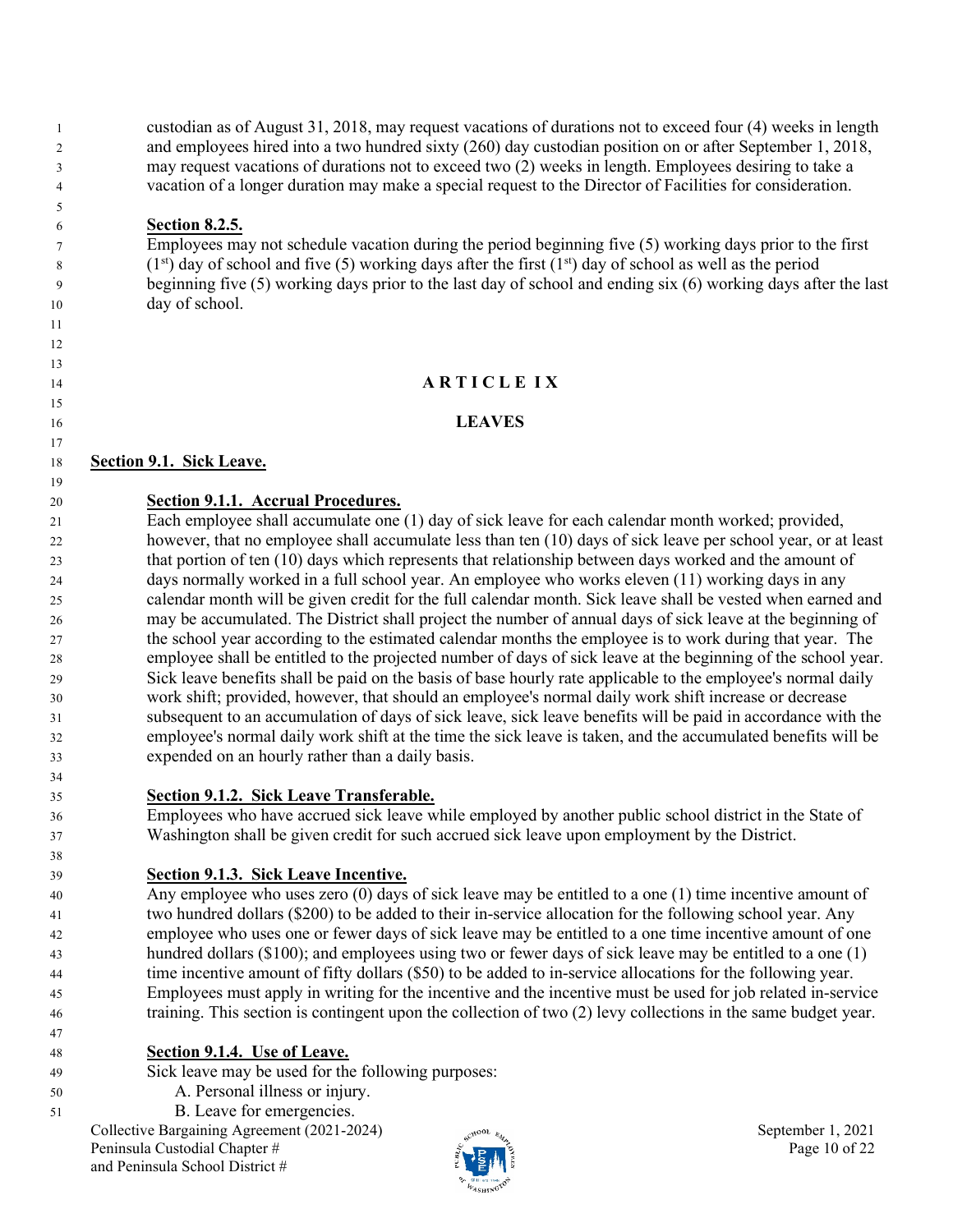|      | C. Appointments with medical or dental doctors or other legally recognized practitioners to prevent                                                                                                                                                                                                       |
|------|-----------------------------------------------------------------------------------------------------------------------------------------------------------------------------------------------------------------------------------------------------------------------------------------------------------|
|      | illness or preserve the health of the employee and which cannot be scheduled outside school hours.                                                                                                                                                                                                        |
|      | D. In accordance with RCW 49.12.270, as now or hereafter amended, to care for a child of the                                                                                                                                                                                                              |
|      | employee with a health condition that requires treatment or supervision, or a spouse, parent, parent-                                                                                                                                                                                                     |
|      | in-law, or grandparent of the employees who has a serious health condition or an emergency                                                                                                                                                                                                                |
|      | condition.                                                                                                                                                                                                                                                                                                |
|      | E. For therapy appointments related to on the job injury.                                                                                                                                                                                                                                                 |
|      | Section 9.2. Attendance Incentive Program.                                                                                                                                                                                                                                                                |
|      | The parties mutually agree to enter into an attendance incentive program (sick leave buy back) as outlined by state                                                                                                                                                                                       |
| law. |                                                                                                                                                                                                                                                                                                           |
|      |                                                                                                                                                                                                                                                                                                           |
|      | Section 9.3. Doctor's Certificate.                                                                                                                                                                                                                                                                        |
|      | At the discretion of the District, a doctor's certificate may be required for illness of more than five (5) consecutive                                                                                                                                                                                   |
|      | days or when there is a suspicious pattern of usage or other evidence of abuse.                                                                                                                                                                                                                           |
|      |                                                                                                                                                                                                                                                                                                           |
|      | <b>Section 9.3.1.</b>                                                                                                                                                                                                                                                                                     |
|      | Each employee shall be granted three (3) personal leave days per year. Personal leave days are not                                                                                                                                                                                                        |
|      | accumulated and may not be used to extend vacations or holiday periods. These days will be charged to sick                                                                                                                                                                                                |
|      | leave.                                                                                                                                                                                                                                                                                                    |
|      |                                                                                                                                                                                                                                                                                                           |
|      | <b>Section 9.4. Family Medical Leave.</b>                                                                                                                                                                                                                                                                 |
|      | The District will comply with the FMLA pursuant to the school district board policy.                                                                                                                                                                                                                      |
|      | Section 9.5. Bereavement Leave.                                                                                                                                                                                                                                                                           |
|      | A. Up to five (5) days leave for the death of a spouse, domestic partner, mother, father, son, daughter, step-son,                                                                                                                                                                                        |
|      | step-daughter, mother-in-law, father-in-law, sister, brother, grandparents, a member of the educator's                                                                                                                                                                                                    |
|      | household, or any family member as defined in RCW 49.46.210 shall be granted.                                                                                                                                                                                                                             |
|      | B. Up to one (1) day maximum leave for funerals of other relatives or close friends shall be granted.                                                                                                                                                                                                     |
|      | C. Such leave shall not be accumulated.                                                                                                                                                                                                                                                                   |
|      |                                                                                                                                                                                                                                                                                                           |
|      | If an employee needs more leave than provided in paragraph A or B, the employee shall contact Human Resources                                                                                                                                                                                             |
|      | who will process the request for approval.                                                                                                                                                                                                                                                                |
|      |                                                                                                                                                                                                                                                                                                           |
|      | <b>Section 9.6. Judicial Leave.</b>                                                                                                                                                                                                                                                                       |
|      | $\frac{1}{2}$ , $\frac{1}{2}$ , $\frac{1}{2}$ , $\frac{1}{2}$ , $\frac{1}{2}$ , $\frac{1}{2}$ , $\frac{1}{2}$ , $\frac{1}{2}$ , $\frac{1}{2}$ , $\frac{1}{2}$ , $\frac{1}{2}$ , $\frac{1}{2}$ , $\frac{1}{2}$ , $\frac{1}{2}$ , $\frac{1}{2}$ , $\frac{1}{2}$ , $\frac{1}{2}$ , $\frac{1}{2}$ , $\frac{1$ |

 In the event an employee subject to this Agreement is summoned to serve as a juror, or appear as a witness in court, or is named as a co-defendant with the school district, he/she shall be granted paid leave for each day he/she is required in court. In the event that the employee is a party (plaintiff or defendant) in court action, a leave of absence shall be granted without pay.

## **Section 9.7. Leave of Absence.**

 Upon recommendation of the immediate supervisor through administrative channels to the Superintendent, and upon approval of the Board of Directors, an employee may be granted an extended leave of absence for a period not to exceed one (1) year. Any employee who has completed the probationary period may request a leave of absence for reasons of personal or family emergency or approved training or education. A leave of absence requested for reasons other than those enumerated in the preceding sentence shall be at the discretion of the District. It is agreed by the parties that a leave of absence is not intended to be taken for the purposes of taking employment outside the District. Request for such leave is to be made in writing. A leave of absence is to be requested and granted only for a specific period of time. All requests will be considered in light of available substitutes and, when granted, will be

without compensation.

Collective Bargaining Agreement (2021-2024) September 1, 2021 Peninsula Custodial Chapter #  $\frac{1}{2}$  Page 11 of 22 and Peninsula School District #

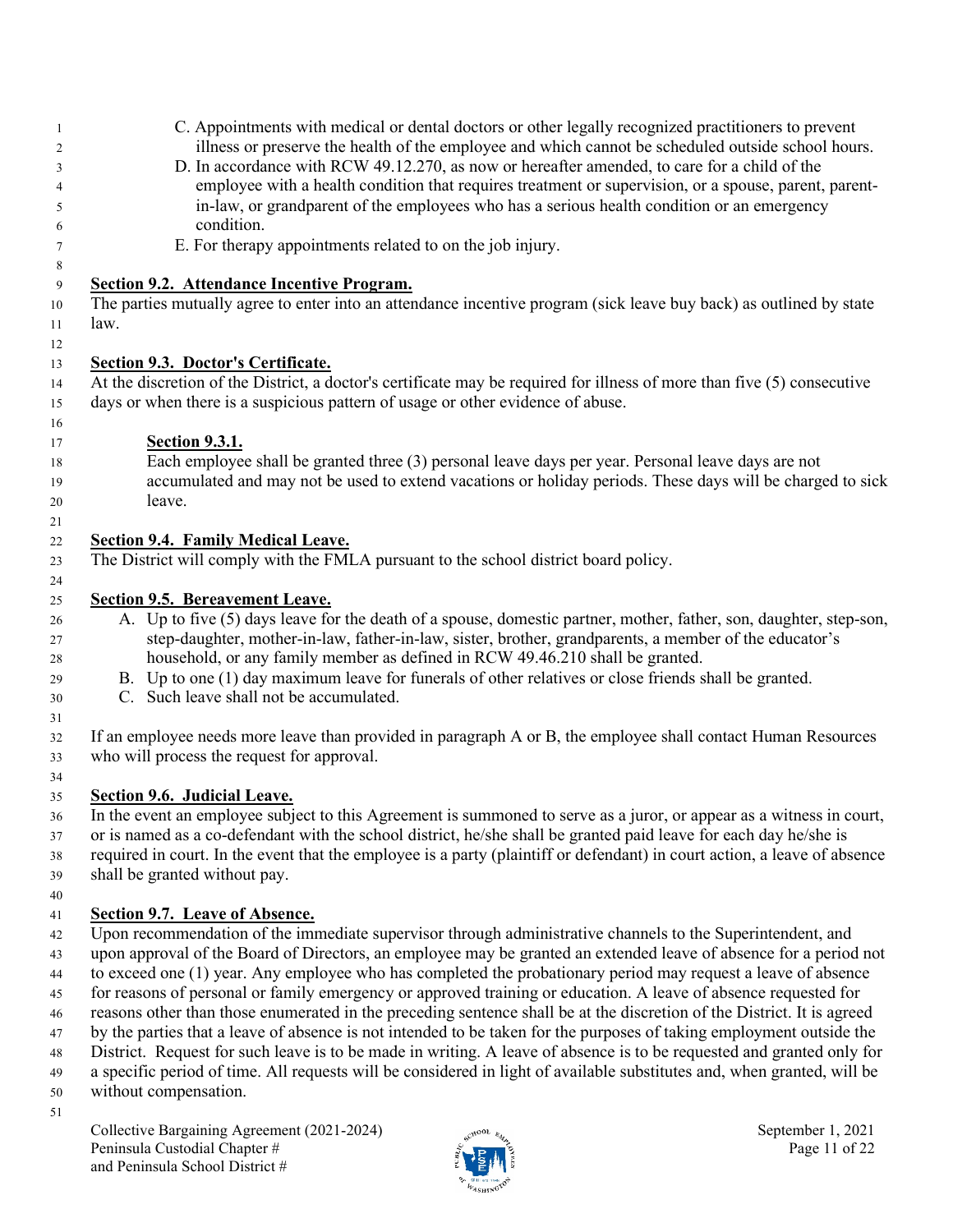- 1 Upon return to work, such employee will be assigned to the position occupied before the leave of absence, or, if the
- 2 position is not available in the District, to a position substantially equal.

## **Section 9.8.**

5 Employees shall be eligible to receive Paid Family and Medical Leave (PFML) under the Washington State Family 6 and Medical Leave and Insurance Act. The District shall pay the statutory employer wage premium and the 7 employee shall pay the statutory individual wage premium to fund this leave.

#### **Section 9.9. Protracted Illness Leave.**

10 Any employee who has completed the probationary period shall be entitled to non-compensated Leave of Absence in cases of protracted illness or injury as certified by their physician.

## **Section 9.9.1.**

 Upon application to the District, such leave shall be granted for the period of actual illness or injury up to one (1) year. If additional time is necessary, written application must be made to the District and up to one (1) additional year may be granted at the discretion of the District. An employee who has been on protracted illness leave for more than six (6) months shall give twenty (20) working days notice in writing of intent to return to work. An employee who has been off less than six (6) months shall give ten (10) days notice of intent to return to work. Before the employee may return to work, he/she shall have his/her fitness to return to work certified in writing by the attending physician. Upon returning, the employee shall be returned to the position he or she had, unless the position has been abolished, or a general reduction in force has placed a more senior employee in the position. In those cases, the employee shall be returned to an equivalent a position as possible without violating the terms of Article X.

# **A R T I C L E X**

## **SENIORITY, PROBATION, AND LAYOFF PROCEDURES**

 **Section 10.1. Seniority Defined.**

 The seniority date of an employee within the bargaining unit shall be established as of the date on which the employee began continuous daily employment unless such seniority shall be lost as hereinafter provided. The seniority date shall be adjusted only for unpaid leaves of absence greater than ten (10) cumulative days. Time spent as a substitute employee shall not count for the purposes of seniority. Time spent in a probationary status will count for the purposes of seniority. An employee changing classifications shall retain the seniority held in the prior classification for one year from the date of hire in the new classification. Employees on leave due to industrial injury shall not be negatively affected by this Section.

## **Section 10.2. Application to Unit.**

 Seniority rights shall be administered on a classification basis. An annually updated seniority list with employee names, original hire dates, and months of seniority credit will be available, upon request.

## **Section 10.3. Loss of Seniority Rights.**

The seniority rights of an employee shall be lost for the following reasons:

A. Resignation:

Collective Bargaining Agreement (2021-2024) September 1, 2021 Peninsula Custodial Chapter #  $\ddot{\zeta}$  Page 12 of 22 and Peninsula School District #

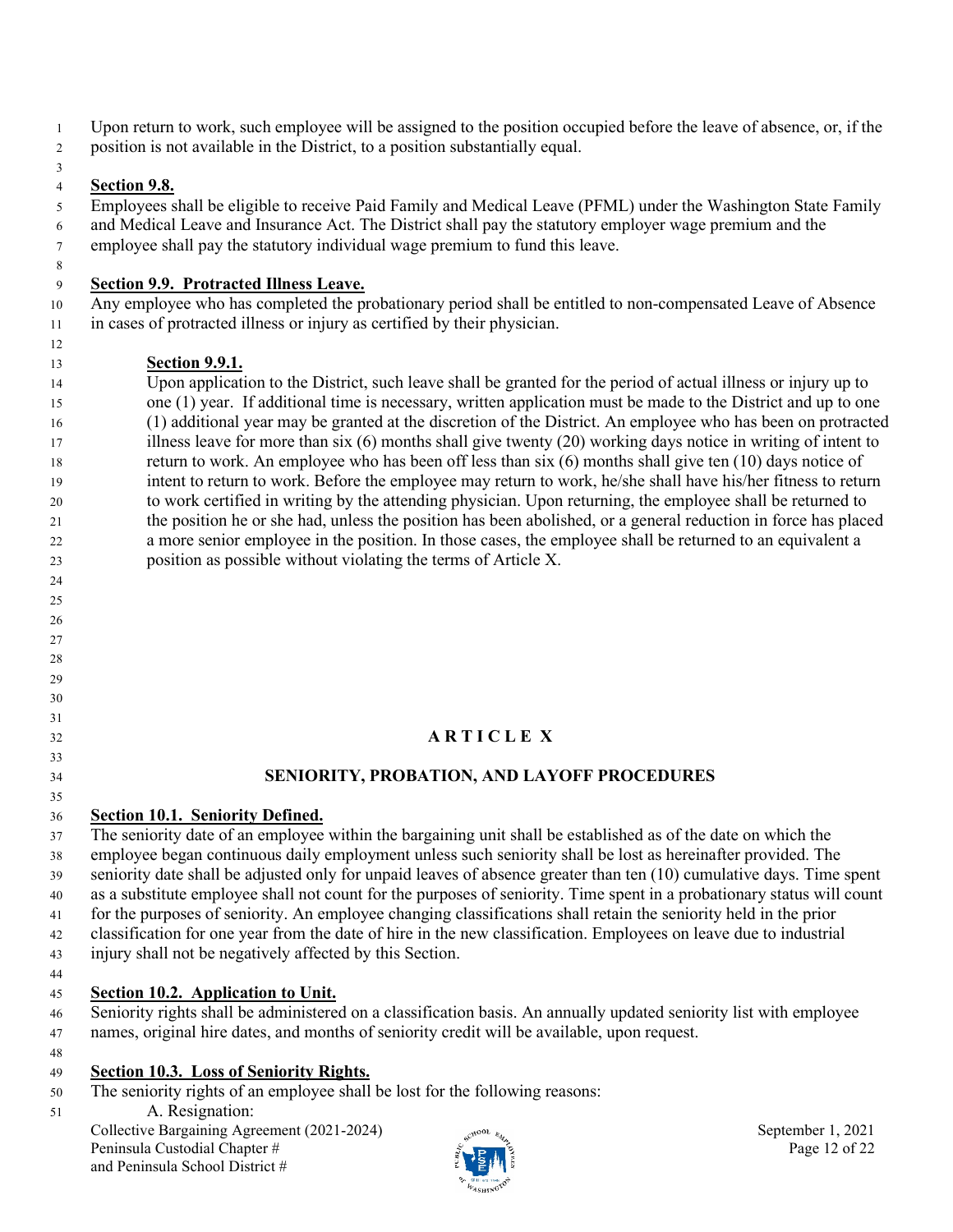- 1 B. Discharge for justifiable cause; or
- 2 C. Retirement.
- 3 D. Change in classification, except as provided in Section 10.1.

#### **Section 10.4. Seniority Rights.**

6 The employee with the earliest seniority shall have absolute preferential rights regarding shift selection, vacation 7 periods and special services (including overtime), subject to Section 7.8. The employee with the earliest seniority 8 date shall have preferential rights regarding layoffs when ability and performance are substantially equal to junior 9 employees. If the District determines that seniority rights should not govern because a junior employee possesses ability and performance substantially greater than a senior employee or senior employees, the District shall set forth in writing to the employee or employees and the organization's grievance committee chairperson that a bypass has occurred. Prior to filing a grievance, the bypassed employee(s) shall request a meeting with the Human Resources 13 administrator to discuss the reasons for the bypass. The Association and/or employee shall set out in writing the reasons why the District's decision doesn't meet the standard for bypass set forth above prior to filing a grievance. The parties agree to extend timelines for filing grievances to accommodate this information sharing process.

 In the filling of a new or open head custodian, lead custodian position or the ESC custodian position, the District will interview at least the three most senior candidates. Prior to the interview, each of the selected candidates shall, at the District's discretion, be provided an opportunity to work in the head custodian position in the building for a minimum of two (2) school days when students are present. If the District determines not to offer a trial interview then it will consult with the Union regarding that decision. Performance during this opportunity may be considered during the selection process. Additionally, the District may consider the employee's work performance, skills and abilities.

 In the filling of other custodial positions, the employee with the earliest seniority date who applies for the position will be placed into the vacancy. To be eligible to be placed in a non-lead custodial position, the employee must have no unsatisfactory evaluations within the last five (5) years and have no disciplinary action within the last year. If the District has more than one (1) open position, it may hold a "bidding rodeo" for job selection among interested current employees. Substitute employees will not be eligible to attend the "bidding rodeo".

#### **Section 10.4.1. Promotional Movement.**

 Non-promotional movement of custodial employees shall be limited to one (1) time per year (September 1 - August 31).

## **Section 10.5. Probationary Status Employees.**

 Newly hired regular employees shall remain in a probationary status for a period of not more than one hundred twenty (120) working days following the hire date. Should the District hire from the substitute list and that employee has completed sixty (60) working days as a substitute or temporary employee, the probationary period shall last no more than sixty (60) working days. During this probationary period, the District may discharge such employee at its discretion. Upon completion of the probationary period, the employee will be subject to all rights and duties contained in this Agreement.

## **Section 10.6. Trial Period.**

 Employees bidding on a promotional (increased compensation) position shall be granted a sixty (60) working day trial period during which the employee may return to the previously held position or the District may return the employee to the previous position.

#### **Section 10.7. Posting of Open Positions.**

- The District shall publicize within the bargaining unit for five (5) working days the availability of open positions as
- soon as possible after the District is apprised of the opening. A copy of the job posting shall be forwarded to the President of the Association and to the Association representative of the classification concerned.

Collective Bargaining Agreement (2021-2024) September 1, 2021 Peninsula Custodial Chapter #  $\ddot{\zeta}$  Page 13 of 22 and Peninsula School District #

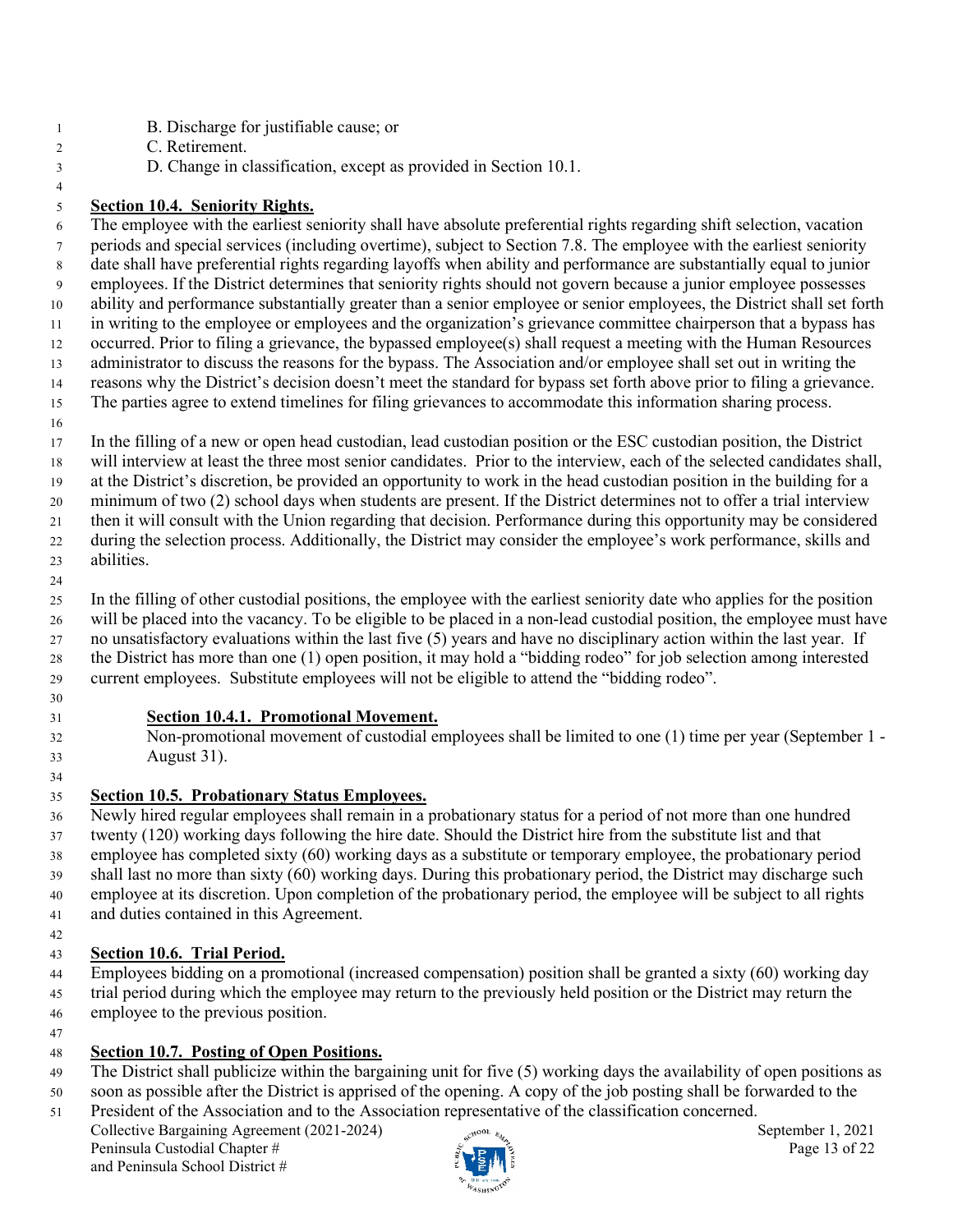**Section 10.7.1. Posting Vacated Position.** 3 All jobs shall be posted within ten (10) working days of being vacated. **Section 10.7.2. Use of Temporary Employees.** 6 Temporary employees may be used in unassigned positions for up to twenty (20) consecutive days in any 7 school year unless the District notifies the Association that such position would be extended and the 8 rationale thereof. Any temporary employee that is hired as a regular employee within five (5) working days 9 of the end of the temporary assignment, shall be assigned their seniority date retroactive to their initial hire date they become employed as a temporary employee. **Section 10.7.3.**  Positions open temporarily due to employee injury or granted leave of absence under Sections 9.8 and 9.9, reasonably anticipated for a period longer than forty (40) workdays shall be posted on a temporary basis for regular employees. Employees are eligible to apply if the assignment would result in the employee receiving additional compensation (excluding overtime opportunities). When moving to a higher classification, preference will be shown for in-building candidates before Section 10.4 applies. If no employee, either in the building or in the custodial unit accepts the temporary position, the District will advertise the position as temporary and may fill it from the outside. **Section 10.7.4.**  During the interview process, reasonable efforts will be made to include on the interview team at least one (1) custodial unit employee. 

## **Section 10.8. Layoff Pool.**

 In the event of layoff, employees so affected are to be placed on a reemployment list maintained by the District according to seniority. Such employees are to have absolute priority in filling an opening for which they are qualified. Names shall remain on the reemployment list for two (2) years.

## **Section 10.9. Current Address Required.**

- Employees on layoff status shall file their addresses in writing with the personnel office of the District and shall thereafter promptly advise the District in writing of any change of address.
- 

## **Section 10.10. Forfeiture of Reemployment Rights.**

- An employee shall forfeit rights to reemployment as provided in Section 10.8 if the employee does not comply with the requirements of Section 10.9, or if the employee does not respond to the offer of reemployment within ten (10) days.
- 

## **Section 10.11. Evaluations.**

- Each custodial employee shall be evaluated annually by the Supervisor of Facility Services, with input provided by the Head Custodian and Principal and/or Assistant Principal. Security Specialists shall be evaluated annually by the building administrator. Such evaluation shall be in writing and discussed with the employee prior to being placed in the employee's personnel file. The employee will sign the evaluation report to acknowledge receipt. The employee shall be allowed to make written comments concerning the evaluation report. Deficiencies recorded by the evaluator in the work performance of an employee shall be stated in specific terms and the evaluator shall provide the employee with written recommendations for improvement. The employee will sign the evaluation report, but the employee's signature does not imply that the employee agrees with the contents of the evaluation report. Head Custodians will be provided an opportunity to provide input regarding the evaluations of non-head custodians.
- 
- 
- 

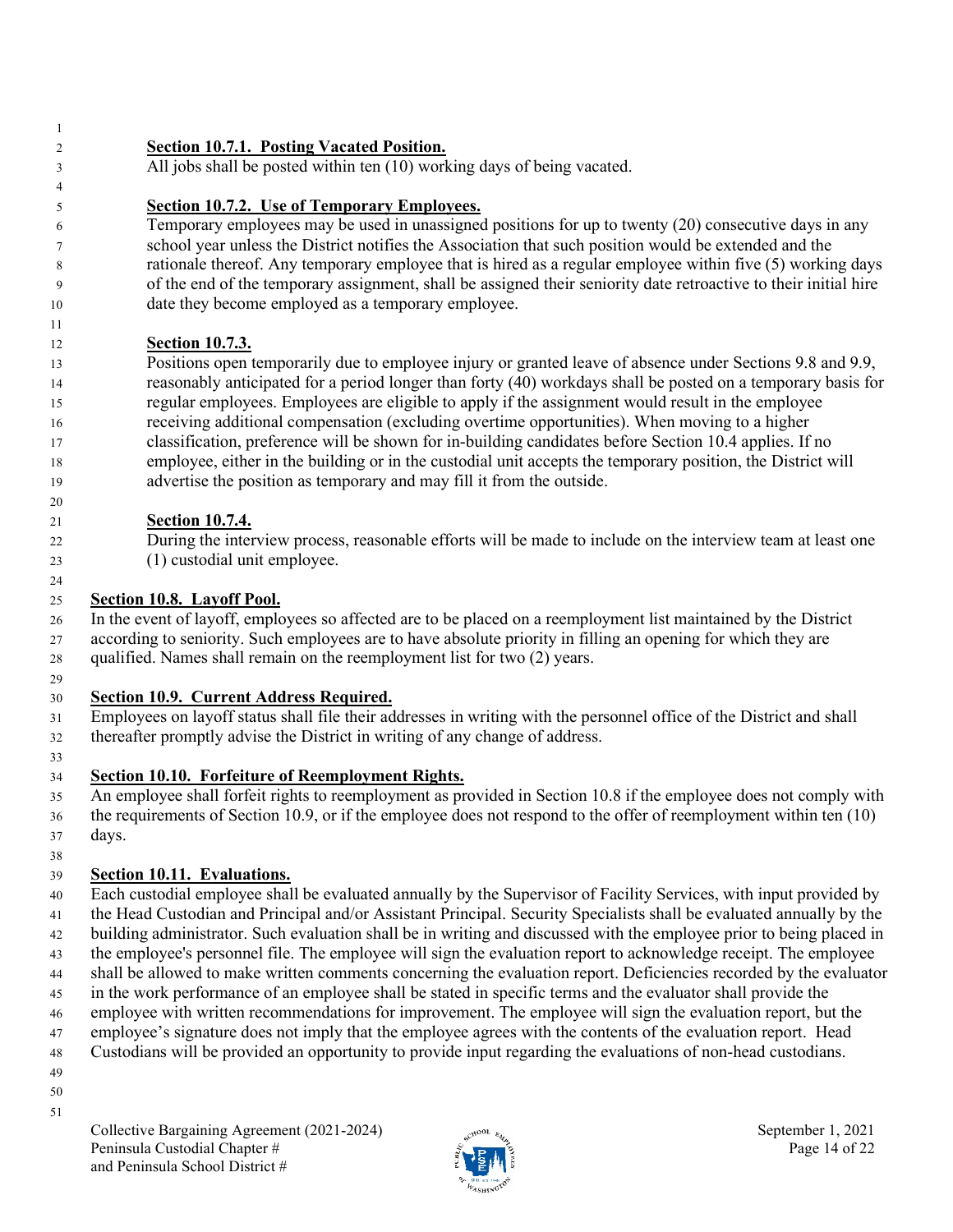| -1       |                                                                                                                                                                                                                                          |
|----------|------------------------------------------------------------------------------------------------------------------------------------------------------------------------------------------------------------------------------------------|
| 2        |                                                                                                                                                                                                                                          |
| 3        |                                                                                                                                                                                                                                          |
| 4        |                                                                                                                                                                                                                                          |
| 5        | <b>ARTICLE XI</b>                                                                                                                                                                                                                        |
| 6        |                                                                                                                                                                                                                                          |
| 7        | <b>DISCIPLINE AND DISCHARGE OF EMPLOYEES</b>                                                                                                                                                                                             |
| 8        |                                                                                                                                                                                                                                          |
| 9        | <b>Section 11.1</b>                                                                                                                                                                                                                      |
| 10       | A. Just Cause Provision. Employees, other than probationary or substitute, shall be disciplined or discharged only<br>for justifiable cause. The issue of justifiable cause shall be resolved in accordance with the grievance procedure |
| 11       | hereinafter provided. If the District has reason to reprimand an employee, it shall be done in a manner which will                                                                                                                       |
| 12<br>13 | not embarrass the employee before other employees or the public.                                                                                                                                                                         |
| 14       | B. Records Access. The Association recognizes that the Washington Public Records Act may in certain cases                                                                                                                                |
| 15       | force the employer to release disciplinary communications. Prior to release of such records, the Association                                                                                                                             |
| 16       | president and the affected employee shall be given five (5) working days notice.                                                                                                                                                         |
| 17       |                                                                                                                                                                                                                                          |
| 18       | <b>Section 11.2. Notice of Termination or Resignation.</b>                                                                                                                                                                               |
| 19       | Normal termination or resignation shall require a two (2) week written notice.                                                                                                                                                           |
| 20       |                                                                                                                                                                                                                                          |
| 21       |                                                                                                                                                                                                                                          |
| 22       |                                                                                                                                                                                                                                          |
| 23       | <b>ARTICLE XII</b>                                                                                                                                                                                                                       |
| 24       |                                                                                                                                                                                                                                          |
| 25       | <b>INSURANCE AND RETIREMENT</b>                                                                                                                                                                                                          |
| 26       |                                                                                                                                                                                                                                          |
| 27       | <b>Section 12.1. Insurance.</b>                                                                                                                                                                                                          |
| 28       | The District shall provide basic and optional benefits through the School Employees BenefitsBoard                                                                                                                                        |
| 29       | (SEBB) under the rules and regulations adopted by the SEBB.                                                                                                                                                                              |
| 30<br>31 | Section 12.2. Tort Liability.                                                                                                                                                                                                            |
| 32       | The District shall provide tort liability coverage for all employees subject to this Agreement but limited to public                                                                                                                     |
| 33       | bodily injury and property damage liability coverage as provided in the District's liability insurance policies.                                                                                                                         |
| 34       |                                                                                                                                                                                                                                          |
| 35       | Section 12.3. Retirement.                                                                                                                                                                                                                |
| 36       | The District shall report on behalf of the employees as required by the appropriate retirement system.                                                                                                                                   |
| 37       |                                                                                                                                                                                                                                          |
| 38       |                                                                                                                                                                                                                                          |
| 39       |                                                                                                                                                                                                                                          |
| 40       | <b>ARTICLE XIII</b>                                                                                                                                                                                                                      |
| 41       |                                                                                                                                                                                                                                          |
| 42       | <b>VOCATIONAL / INSERVICE TRAINING</b>                                                                                                                                                                                                   |
| 43       |                                                                                                                                                                                                                                          |
| 44       | <b>Section 13.1. Budget for Training.</b>                                                                                                                                                                                                |
| 45       | In the mutual interests of the District and the Association, there may be established a budget which may be used by<br>employees subject to this Agreement for professional development.                                                 |
| 46       |                                                                                                                                                                                                                                          |
| 47<br>48 | <b>Section 13.2. Approval Process.</b>                                                                                                                                                                                                   |
| 49       | Such funds may be utilized for the following purposes if approved by the supervisor and the designated District                                                                                                                          |
| 50       | administrator with budget authority for these funds.                                                                                                                                                                                     |
|          |                                                                                                                                                                                                                                          |
|          | Collective Bargaining Agreement (2021-2024)<br>September 1, 2021                                                                                                                                                                         |
|          | Peninsula Custodial Chapter #<br>Page 15 of 22                                                                                                                                                                                           |

**EXECUTIVE ASSESSED** 

and Peninsula School District #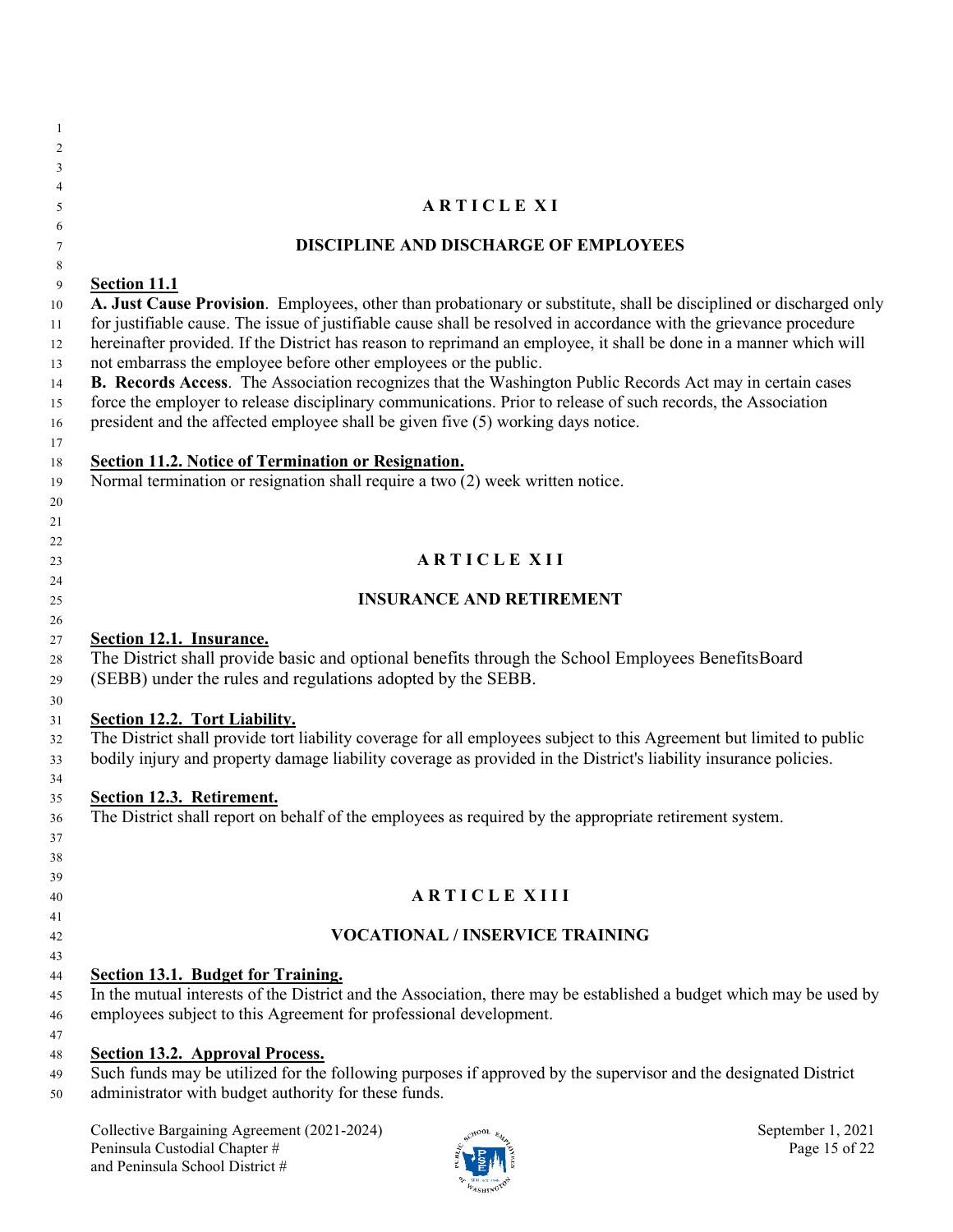- **Section 13.2.1. Items Reimbursed.** Salary and reimbursement for employees subject to this Agreement to attend recognized vocational/in- service courses. **Section 13.2.2.** Expenses and materials to establish courses of study within the confines of the District which would be of mutual benefit to the employee and the District. **Section 13.2.3.** Purchase of recognized vocational courses from local, state, or national educational institutes which would improve the potential of employees subject to this Agreement. Leadership classes offered by the District shall be available to all employees and offered at various times throughout the year. **Section 13.2.4.** Employees attending required courses at the discretion of the District shall be reimbursed for mileage. **Section 13.3.** Employees will be reimbursed at their regular hourly rate per hour for attending first-aid and recertification courses; provided, however, the employee must successfully complete the course in order to receive compensation, therefore. **Section 13.4.** Employees shall receive their regular hourly rate for all hours in attendance at required departmental meetings. **Section 13.5. Written Notice Required.** When the District requires, requests, or suggests that a course be taken, such will be done in writing in order to be official notice to the employee. **Section 13.6.** Beginning in the 2015-2016 school year, the district will set aside five thousand dollars (\$5,000) for the purpose of implementation and development of a professional development program as determined by the committee, including the new custodial services supervisor. **A R T I C L E X I V MAINTENANCE OF MEMBERSHIP AND CHECKOFF Section 14.1. Dues Authorization.** PSE will provide a list of those members who have agreed to union membership. In addition,upon request, the district shall have access to view or obtain a copy of the membership authorization. PSE will be the custodian of the records related to Union membership/dues deduction authorizations. PSE agrees that, as the custodian of the records, it has the responsibility to ensure the accuracy and safekeeping of those records.
- The Association, which is the legally recognized exclusive bargaining representative of the classified staff as described in the recognition clause of this agreement, shall have the right to have deducted from the salaries of members of the Association (upon receipt of authorization),an amount equal to the fees and dues required for membership in the Association.
- 
- Collective Bargaining Agreement (2021-2024) September 1, 2021 Peninsula Custodial Chapter #  $\frac{1}{2}$  P  $\frac{3}{2}$  P age 16 of 22 and Peninsula School District #

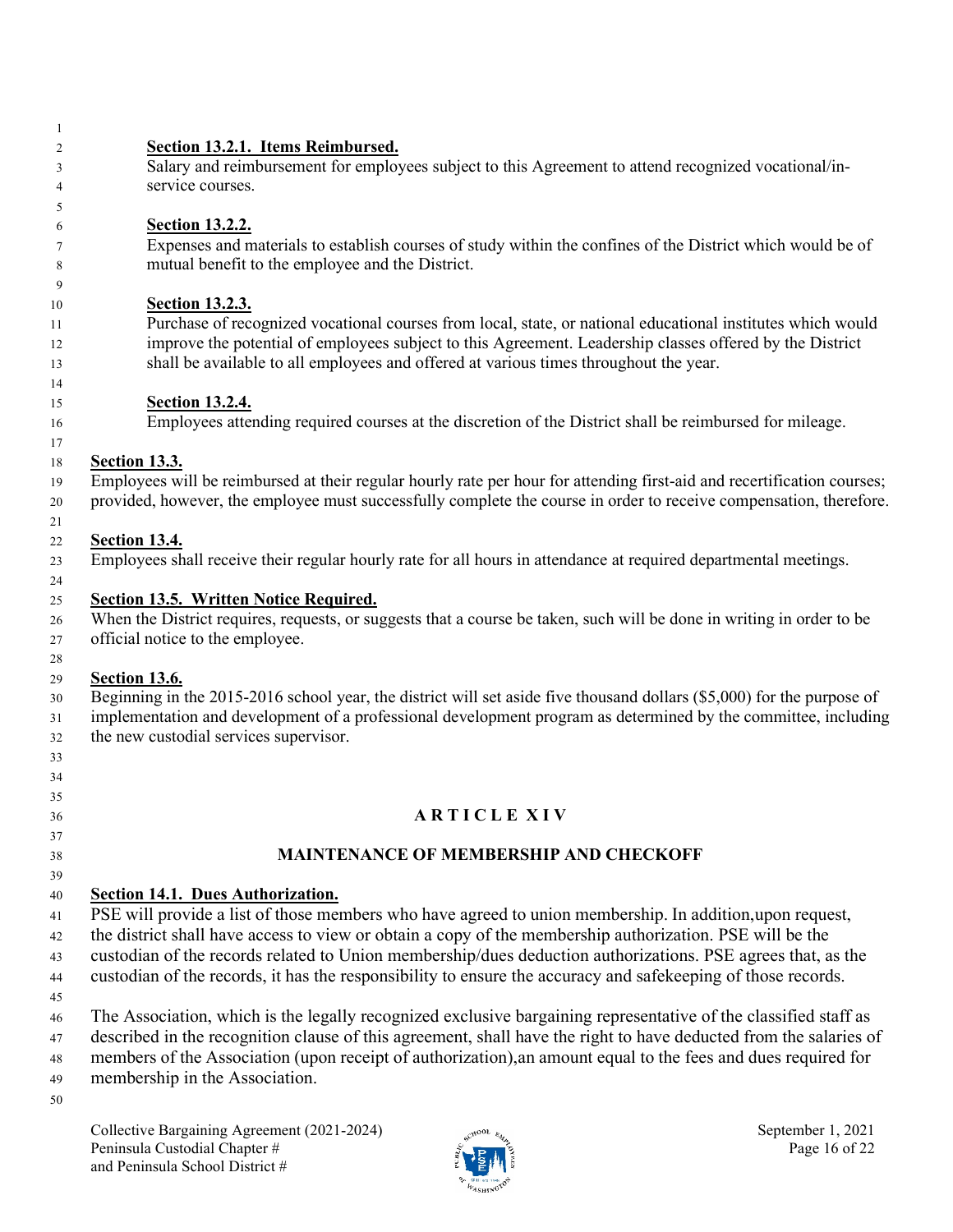The dues deduction form and authorization shall remain in effect from year to year, unless withdrawn in

writing to PSE by the employee. Upon receiving an authorization form, the employer will start deductions for

the new members for the next available payroll period, according to the usual administrative cycle. The

 Association will refund any amount of dues that are paid to it in error. 

 A current seniority list of all employees within the bargaining unit will accompany the first transmittal. Thereafter, the District will indicate additions and deletions from payroll deduction using forms provided by the Association.

#### **Section 14.2.**

 Monthly Report to the Association. Accompanying the monthly transmission of dues to PSE, the District will submit a list of all bargaining unit employees with each employee'sname and the amount of dues deducted for that month.

#### **Section 14.3.**

 

- The Association and its affiliates will defend, indemnify, and hold the Districtharmless against all liability,
- including allegations, claims, actions, suits, demands, damages, obligations, losses, settlement, judgments,
- costs and expenses (including attorneys' fees) that arise out of any action taken or not taken by the District in implementation of this section.

# **A R T I C L E X V**

## **GRIEVANCE PROCEDURE**

## **Section 15.1.**

 A grievance is hereby defined as an alleged violation of the terms of this Agreement by the Employer and shall be resolved in strict compliance with this Article.

## **Section 15.1.1.**

 The Association may file grievances related to alleged violations of the Association's organizational rights under the terms of this Agreement.

## **Section 15.2. Grievance Steps.**

# **Section 15.2.1. Step I.**

 Employees shall first discuss the grievance with their immediate supervisor (either the building administrator or the administrator responsible for facilities). If employees so wish, they may be accompanied by an Association representative at such discussion. All grievances not brought to the immediate supervisor in accordance with the preceding sentence within twenty (20) working days of the occurrence of the grievance shall be invalid and subject to no further processing. The supervisor has five (5) working days to respond from the date of receipt of a Step I grievance.

## **Section 15.2.2. Step II.**

- If the grievance is not resolved to the employee's satisfaction in accordance with the preceding subsection, the employee shall, within ten (10) working days of the response at Step One or in any event within twenty (20) working days of the occurrence, reduce to writing a statement of the grievance containing the
- following:
- A. The facts on which the grievance is based;
- B. A reference to the provisions in this Agreement which have been allegedly violated; and

Collective Bargaining Agreement (2021-2024) September 1, 2021 Peninsula Custodial Chapter #  $\frac{1}{2}$  Page 17 of 22 and Peninsula School District #

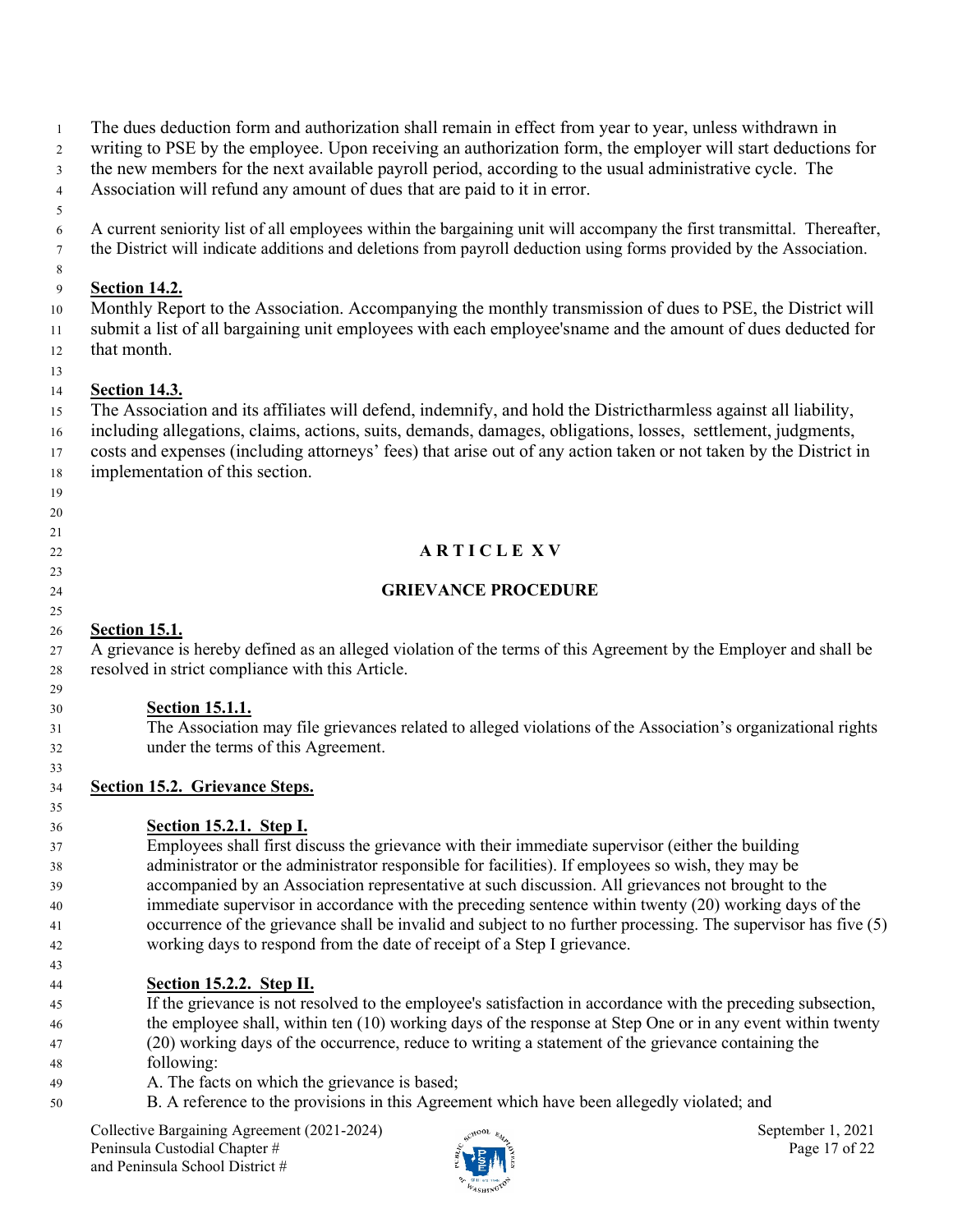C. The remedy sought.

 The employee shall submit the written statement of grievance to the building administrator and the administrator responsible for facilities for reconsideration and shall submit a copy to the official in the administration responsible for personnel. The parties will have ten (10) working days from submission of the written statement of grievance to resolve it by indicating on the statement of grievance the disposition. If an agreeable disposition is made, all parties to the grievance shall sign it.

## **Section 15.2.3. Step III.**

10 If no settlement has been reached within the ten (10) working days referred to in the preceding subsection, and the Association believes the grievance to be valid, a written statement of grievance shall be submitted within ten (10) working days to the District Superintendent or the Superintendent's designee. After such submission, the parties will have ten (10) working days from submission of written statement of grievance to resolve it by indicating on the statement of grievance the disposition. If an agreeable disposition is made, all parties to the grievance shall sign it.

#### **Section 15.2.4. Step IV.**

 If no settlement has been reached within the ten (10) working days referred to in the preceding subsection, and the Association believes the grievance to be valid, a demand may be made within twenty (20) working days for arbitration of the grievance. The Voluntary Labor Arbitration Rules of the American Arbitration Association may be utilized. The arbitrator's award shall be final and binding upon all parties.

#### **Section 15.2.5.**

It is agreed that:

 A. Matters involving employee evaluation are specifically excepted and excluded from being arbitrable under this Article.

- B. The Arbitrator shall have no power to alter, add to or subtract from the terms of this Agreement.
- C. The fees and expenses of the Arbitrator shall be equally shared by the parties.

## **Section 15.3. Non-Discrimination Clause.**

 The grievance or arbitration discussions shall take place whenever possible on school time. The employer shall not discriminate against an individual employee or the Association for taking action under this Article.

- 
- 

- 
- **A R T I C L E X V I**
- **SALARIES AND COMPENSATION**
- 

# **Section 16.1. Compensation Requirements.**

Employees shall be compensated in accordance with the provisions of this Agreement for all hours worked.

 Consistent with payroll processing requirements and capabilities, each employee shall receive a full accounting and itemization of authorized deductions, hours worked, and rates paid with each paycheck.

# **Section 16.1.1. Monthly Payroll.**

 Employees shall receive twelve (12) paychecks per year. For all work other than the regular scheduled time the employer shall compensate the employee through the District's regular time card procedure.

# **Section 16.2. Schedule A.**

 Salaries for employees subject to this Agreement, during the term of this Agreement, are contained in Schedule A attached hereto and by this reference incorporated herein.

Collective Bargaining Agreement (2021-2024) September 1, 2021 Peninsula Custodial Chapter #  $\frac{1}{2}$  Page 18 of 22 and Peninsula School District #

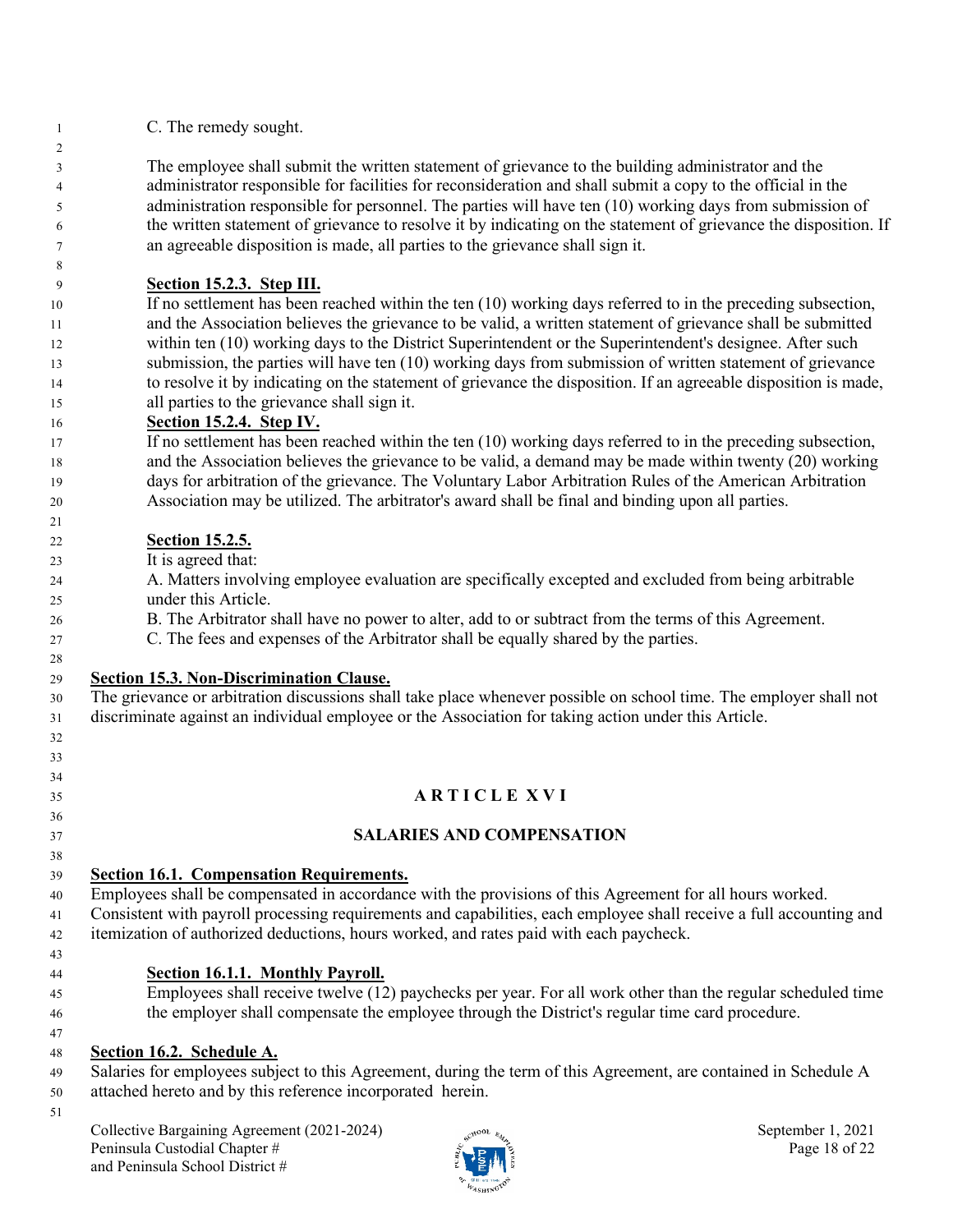#### **Section 16.2.1.**

2 At the beginning of each school year, employees who have completed at least one-half (½) of their positions 3 work year the prior school year will be granted one year of experience toward the next higher step on 4 Schedule A for that position. Paid leave days shall count as days completed for the purposes of this section.

## **Section 16.2.2.**

7 Employees shall be paid in accordance with the rates on Schedule A. For the 2022-2023 and 2023-20 24 8 school years, the base wage rates on Schedule A shall be increased by the state-funded inflationary 9 adjustment as described in RCW 28A.400.205 (IPD) or two percent (2%), whichever is greater.

#### **Section 16.2.3. Salary Increase Contingency.**

 Salary increases above the state-funded dollars are contingent upon successful levy passage and two (2) levy collections per year. However, if the District decides not to implement these raises because of a levy loss, the parties agree to negotiate the impact.

#### **Section 16.3. Calculation of Hours.**

17 For purposes of calculating daily hours, time worked shall be rounded to the nearest one-quarter  $(½)$  hour.

#### **Section 16.4. Mileage.**

 An employee incurring additional personal expense as a result of travel during working hours in his or her private vehicle for the benefits of the employer shall be reimbursed at the prevailing District per mile rate.

#### **Section 16.5. Overnight Reimbursement.**

 Employees required to remain overnight on District business shall be reimbursed for reasonable and necessary room and board expenditures.

#### **Section 16.6. License Fees Reimbursed.**

 The District agrees to reimburse employees for any licenses or training required by the District to maintain continued employment.

#### **Section 16.7. Vandalized Property.**

 Any employee whose personal vehicle is vandalized on school District property during working hours shall be entitled to compensation for either the deductible portion of the employee's personal automobile insurance up to a two hundred dollar (\$200.00) maximum per occurrence or the actual cost of repair up to a two hundred dollar (\$200.00) maximum per occurrence. In order to recover such amount, the employee must submit a signed police report in support of the claim.

#### **Section 16.8.**

Course and license fees for required work-related training shall be reimbursed by the District.

#### **Section 16.9.**

 Employees assigned specific duties training or mentoring new employees or substitutes shall be paid an additional thirty-five cents (\$0.35) per hour for the hours actually spent training or mentoring.

- 
- 

#### **Section 16.9.1. Footwear Allowance.**

- Each employee shall be reimbursed annually up to one hundred dollars (\$100.00) upon submission of receipts for non-skid work appropriate footwear. The District will provide standard operating procedures for obtaining reimbursement. There shall be no carryover from the previous year.
- 

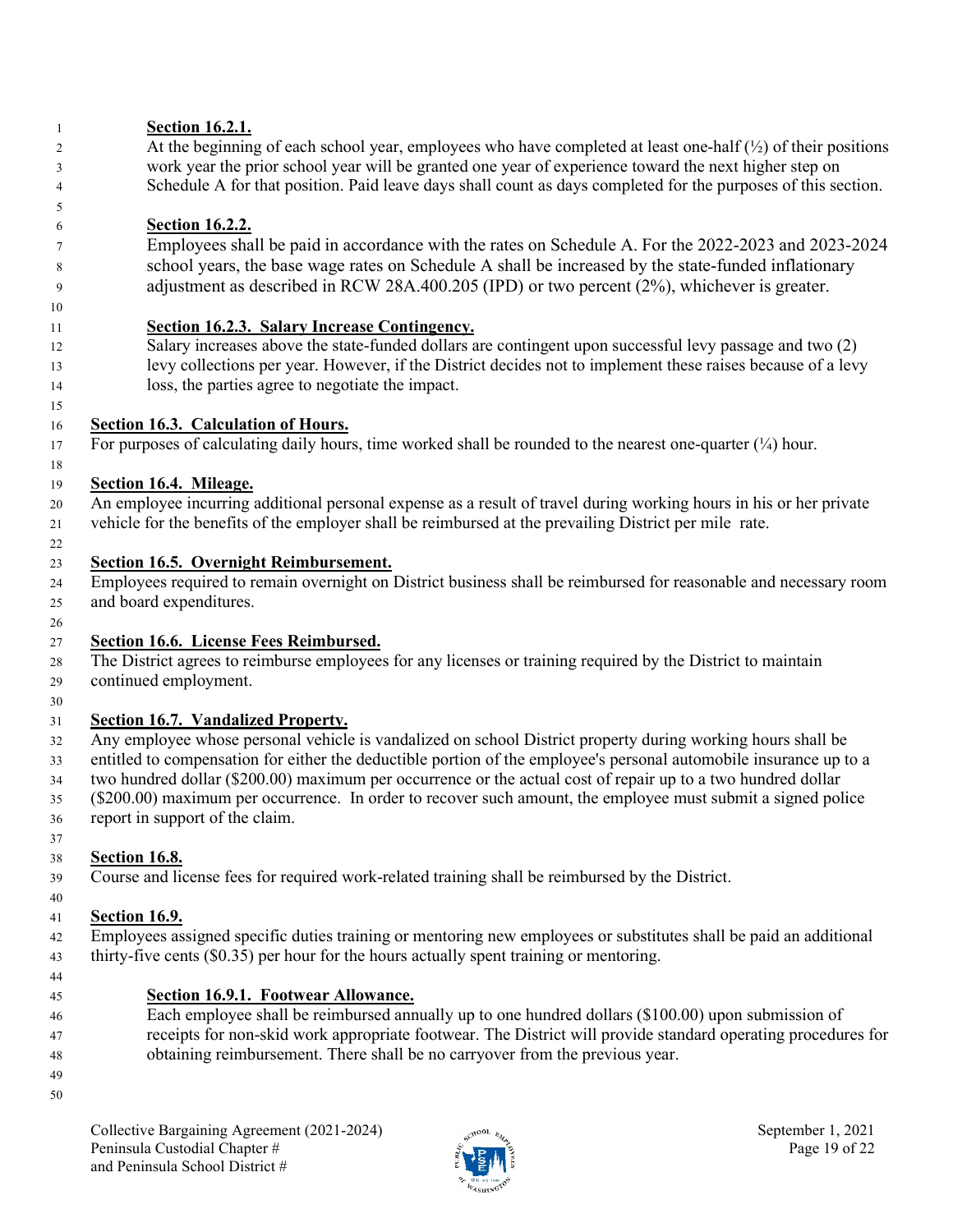| -1       |                                                                                                                                                                                                                                          |
|----------|------------------------------------------------------------------------------------------------------------------------------------------------------------------------------------------------------------------------------------------|
| 2        |                                                                                                                                                                                                                                          |
| 3        |                                                                                                                                                                                                                                          |
| 4        |                                                                                                                                                                                                                                          |
| 5        | <b>ARTICLE XVII</b>                                                                                                                                                                                                                      |
| 6        |                                                                                                                                                                                                                                          |
| 7        | <b>TERM AND SEPARABILITY OF PROVISIONS</b>                                                                                                                                                                                               |
| 8        |                                                                                                                                                                                                                                          |
| 9        | Section 17.1. Duration.                                                                                                                                                                                                                  |
| 10       | The term of this Agreement shall be September 1, 2021 through August 31, 2024. By April 1 of each school year,                                                                                                                           |
| 11       | employees will get the work calendar for the following school year.                                                                                                                                                                      |
| 12       |                                                                                                                                                                                                                                          |
| 13       | <b>Section 17.2.</b>                                                                                                                                                                                                                     |
| 14       | The parties acknowledge that each has had the unlimited right and opportunity to make demands and proposals with                                                                                                                         |
| 15       | respect to any matter deemed a proper subject for negotiations. The results of the exercise of that right and                                                                                                                            |
| 16       | opportunity are set forth in this Agreement. Except as specifically stated in this Agreement, the District and the<br>Association for the duration of this Agreement each voluntarily and unqualified agree to waive the right to oblige |
| 17<br>18 | the other party to negotiate with respect to any subject or matter covered or not covered in this Agreement unless                                                                                                                       |
| 19       | mutually agreed otherwise.                                                                                                                                                                                                               |
| 20       |                                                                                                                                                                                                                                          |
| 21       | Section 17.3. Conformity to Law.                                                                                                                                                                                                         |
| 22       | If any provisions of this Agreement or the application of any such provision is held invalid, the remainder of this                                                                                                                      |
| 23       | Agreement shall not be affected thereby.                                                                                                                                                                                                 |
| 24       |                                                                                                                                                                                                                                          |
| 25       | <b>Section 17.3.1.</b>                                                                                                                                                                                                                   |
| 26       | Neither party shall be compelled to any provision of this Agreement which conflicts with state or federal                                                                                                                                |
| 27       | statutes or regulations promulgated pursuant hereto.                                                                                                                                                                                     |
| 28       |                                                                                                                                                                                                                                          |
| 29       | <b>Section 17.3.2.</b>                                                                                                                                                                                                                   |
| 30       | In the event either of the two $(2)$ previous sections is determined to apply to any provision of this                                                                                                                                   |
| 31       | Agreement, such provision shall be renegotiated pursuant to Section 17.3.                                                                                                                                                                |
| 32       |                                                                                                                                                                                                                                          |
| 33       |                                                                                                                                                                                                                                          |
| 34       |                                                                                                                                                                                                                                          |
| 35       | <b>ARTICLE XVIII</b>                                                                                                                                                                                                                     |
| 36       |                                                                                                                                                                                                                                          |
| 37       | <b>NO STRIKE</b>                                                                                                                                                                                                                         |
| 38       |                                                                                                                                                                                                                                          |
| 39       | <b>Section 18.1.</b>                                                                                                                                                                                                                     |
| 40       | The Association agrees that there shall be no work stoppage or interruptions of regularly assigned duties during the                                                                                                                     |
| 41       | life of this Agreement.                                                                                                                                                                                                                  |
| 42       |                                                                                                                                                                                                                                          |
| 43       |                                                                                                                                                                                                                                          |
| 44       |                                                                                                                                                                                                                                          |
| 45       |                                                                                                                                                                                                                                          |
| 46       |                                                                                                                                                                                                                                          |
| 47       |                                                                                                                                                                                                                                          |
| 48       |                                                                                                                                                                                                                                          |
| 49       |                                                                                                                                                                                                                                          |
| 50       |                                                                                                                                                                                                                                          |
| 51       |                                                                                                                                                                                                                                          |
|          | Collective Bargaining Agreement (2021-2024)<br>September 1, 2021<br>$\epsilon_{\rm N}$ 001 $\varepsilon_{\rm A}$                                                                                                                         |

Peninsula Custodial Chapter #  $\frac{1}{2}$  P is  $\frac{1}{2}$  P in  $\frac{1}{2}$  P is a Page 20 of 22

 $v_{\rm 4SHV}$ 

and Peninsula School District #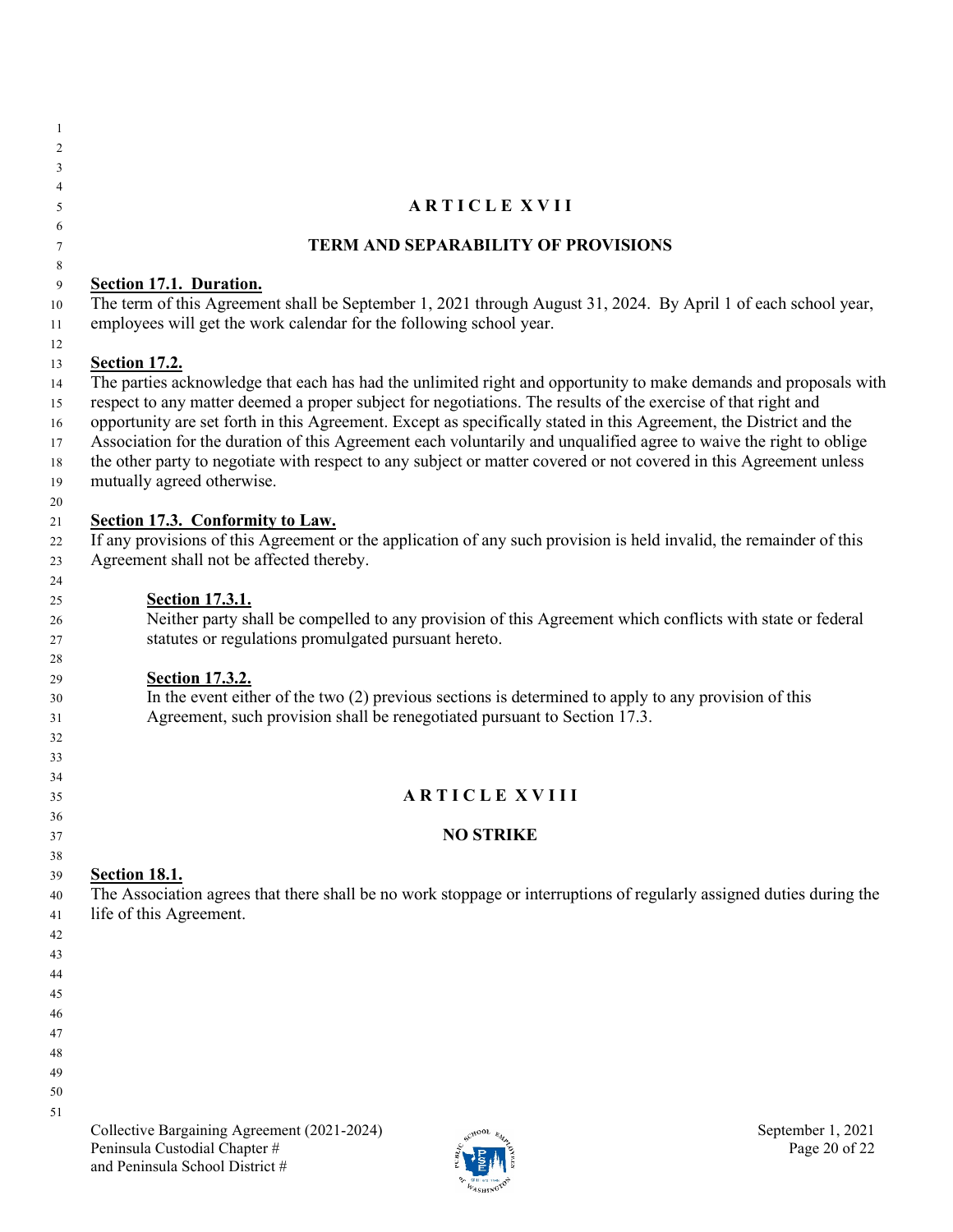|                                                   | <b>SIGNATURE PAGE</b>          |
|---------------------------------------------------|--------------------------------|
|                                                   |                                |
|                                                   |                                |
|                                                   |                                |
|                                                   |                                |
|                                                   |                                |
| PUBLIC SCHOOL EMPLOYEES                           |                                |
| OF WASHINGTON/SEIU LOCAL 1948                     |                                |
| PENINSULA CUSTODIAL CHAPTER #621                  |                                |
|                                                   | PENINSULA SCHOOL DISTRICT #401 |
|                                                   |                                |
|                                                   |                                |
|                                                   |                                |
| /signed/<br>BY: Isabell Partee, Chapter President | BY:<br>Karen Andersen, CFO     |
|                                                   |                                |
|                                                   |                                |
|                                                   |                                |
|                                                   |                                |
|                                                   |                                |
|                                                   |                                |
|                                                   |                                |
|                                                   |                                |
|                                                   |                                |
|                                                   |                                |
|                                                   |                                |
|                                                   |                                |
|                                                   |                                |
|                                                   |                                |
|                                                   |                                |
|                                                   |                                |
|                                                   |                                |
|                                                   |                                |
|                                                   |                                |
|                                                   |                                |
|                                                   |                                |
| DATE:                                             |                                |
|                                                   |                                |